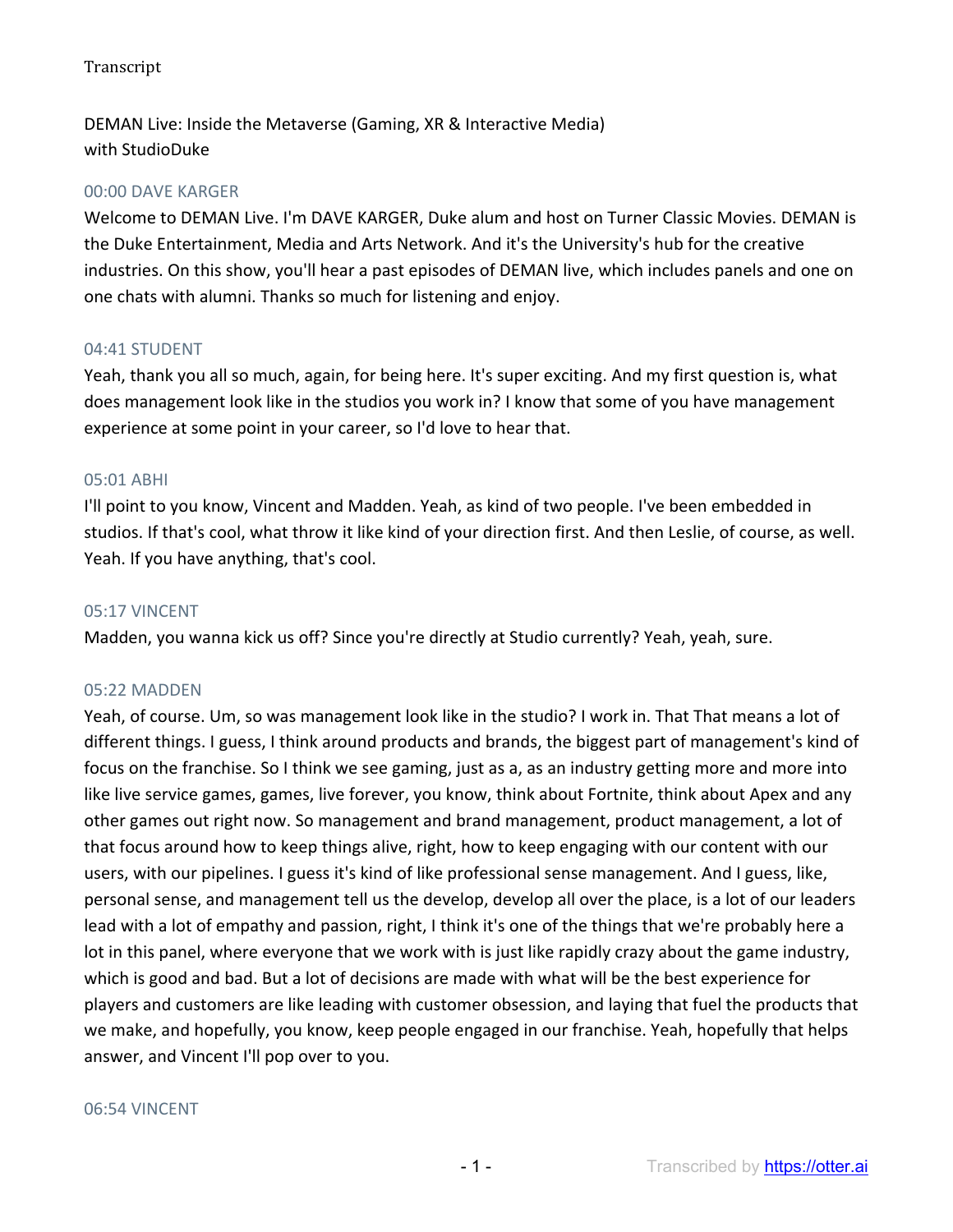Yeah, I mean, in terms of like, response, typically, every single game will have a game director. So you know, Jedi Fallen Order has its own game director, Apex has its own game director, I don't meet that game director, you'll have kind of different verticals. So you'll have products, which essentially supports everything from building out features to in game store monetization, to, you know, tuning, level leveling, and all those type of areas, you'll have production, you'll have narrative, you'll have obviously, you know, coding, and all these other just different elements of the team. So it's pretty matrix under the game director. And then within each team, like, obviously, there's different elements to it, I'd say product of each person could be working on different aspects of the product, whether that means a new feature around in game store functionality to in game messaging, to the way the game recognizes entitlements, and all those type of things. And they'll work cross functionally with different coders or engineers. To get that work done.

Under narrative, you'll have essentially a lead narrative writer, or Narrative Designer, and then a couple different writers under that person, which then depending on the type game, Apex, for example, is heavily character based. So you'll have you know, a lot of writers working on a lot of backstory, designing feature characters, you know, six to 12 months ahead. So a lot of work goes into that. In terms of production, producers essentially handle a lot of different elements across the studio. So you'll have a producer for just the coding aspect, producers for just the our aspect, producers for environment, all those different areas. So they're basically just making sure that you know, content scope is basically being handled appropriately, timelines, all those type of things. And then, you know, across brand is interesting. So some studios will have brand embedded, others will essentially be brand underneath the publisher, but may support from a centralized kind of stance. So that's kind of the way in general, a studio is basically laid out, and then all those game directors will essentially report to like the studio head. So in response case, like Vincent Pella, this a kinda a really quick kind of like high level view of how a studio might be structured.

### 09:22 LESLIE

I think there's also to Vincent kind of touched upon it a nuance between product management and brand management, I have never been a product manager. But when I was at Microsoft, I was a product marketing manager. So we can say it's a little bit closer to the product side. But you know, I think when you're on the product side, you are you're, you're literally close to the product, right? So when I was in that role, I was talking to my executive producer, I was talking to my producer Aton to understand a lot of features, right? What were the improvements they were making? Where could we see friction was very closely tied to the product. Once I moved into brand management. We took a step away from that, right so I don't really talk to the creative director at all unless it's usually to be like, Hey, this is something Really important, like, I need you to commit to that, you know, commit to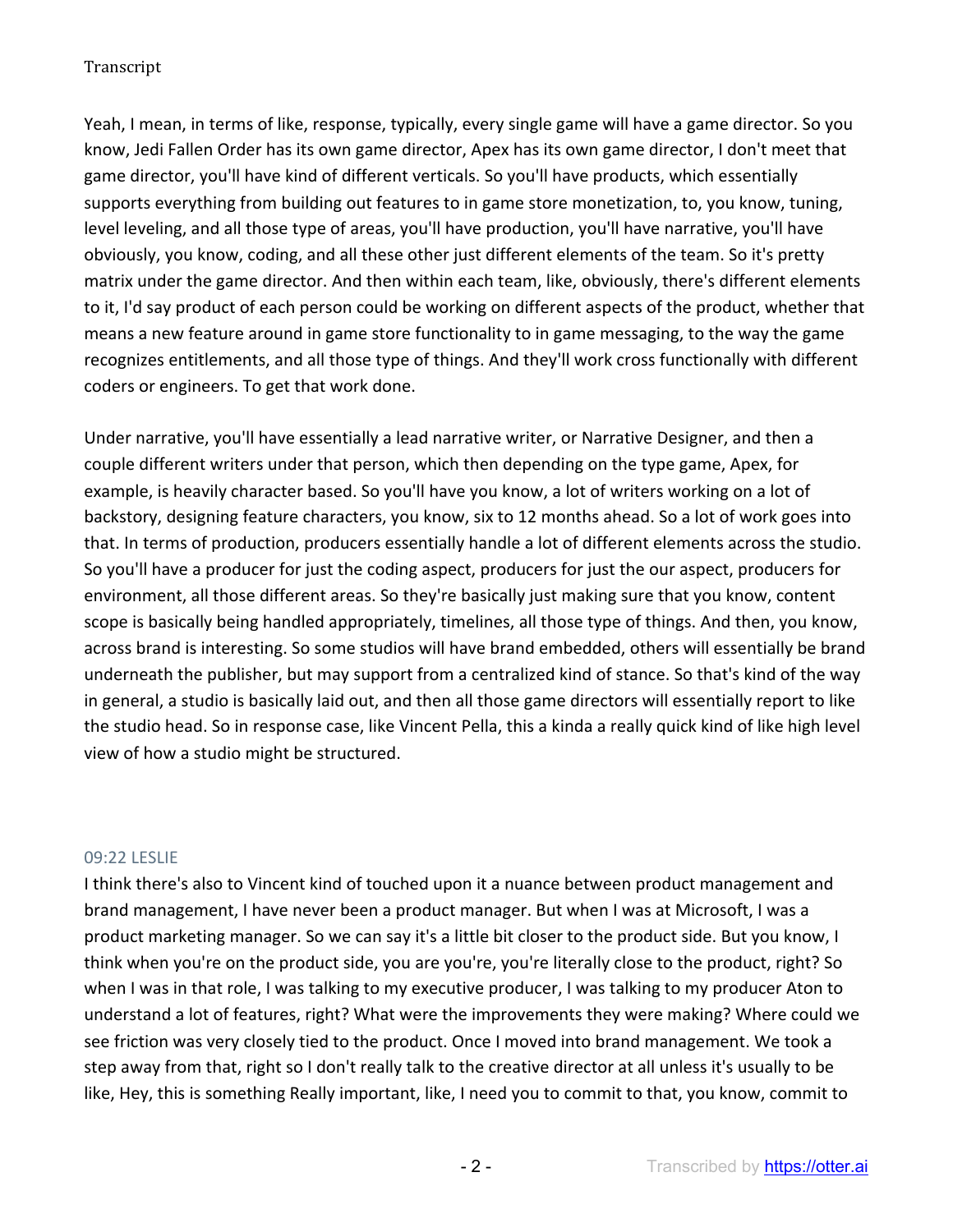this, like, I don't have as much input on the product, but what we are doing there is sort of taking the insights from the product team to be for them to be like, Hey, these are what we think are the super cool features, these are what we think are going to be really important. And as a brand manager, my role is to be like, Okay, I get that you think that this is really important, but actually, what's going to really reach the consumers is this thing instead.

So, for example, if we're talking about a game that I worked on before, which was the division two, it was, you know, the second of a massive success, and the creative director was like, this is all about, you know, the city coming back together, it's really all about, like, the people coming together and rebuilding the cities, and, you know, coming together to these plots of land and building them. And this is like, a key part of what we're doing, like, and it was something that he was very, very passionate about, and was really, you know, speaking to all the innovations that they were doing with the product in game, right, creating a living world, having people feel like they're contributing to something. And as a brand manager, I was like, That sounds amazing. I cannot convince millions of people to come and play a living world game when I want to sell, you know, millions of games, you know, all across the world. So instead, what we talked was about, okay, so what you're trying to get into is that it's really like, people can really see their progress, they can really have a visceral reaction to the actions, you know, to what they're doing in game, which, of course, every person that plays games wants to make it feel like you're having an impact that all the progress you're doing is making a difference.

So we kind of took that insight from the product side, and we're kind of like, how do we package this in a way that lets us market this and lets us appeal, you know, to a more mainstream audience. And once they're like, oh, cool, I always love, you know, knowing that I can make a difference and make an impact when I'm playing games. And then once they get into the game, then they get to, you know, experience this amazing feature, and this amazing vision that the creative director has. So I think there can sometimes be some push and pull between there. Because obviously, developers are very passionate about their project, they spent a long time working on them. And you know, you never want to be like the business person coming in, and then be like, Hey, I don't think that that's such a, you know, a great idea that you've just spent three years focusing on. But there's a lot of kind of communication and negotiation that comes into being like, hey, there's something really powerful and special about the game, that you're building the product that you're building, as a brand manager, my job is to bring people to this product, so that then from there, the world that you've built, the experience you've built, have, you know, can make them come in and spend hours and hours in there. So I think it's it's shifts a little bit as you move along kind of the funnel, shall we say, when you move from product as you go to kind of more the outward marketing for brand management. And I think there's a lot of value for kind of wherever you go into the lifecycle, but they are kind of different angles that you would look at a particular product or at a particular game.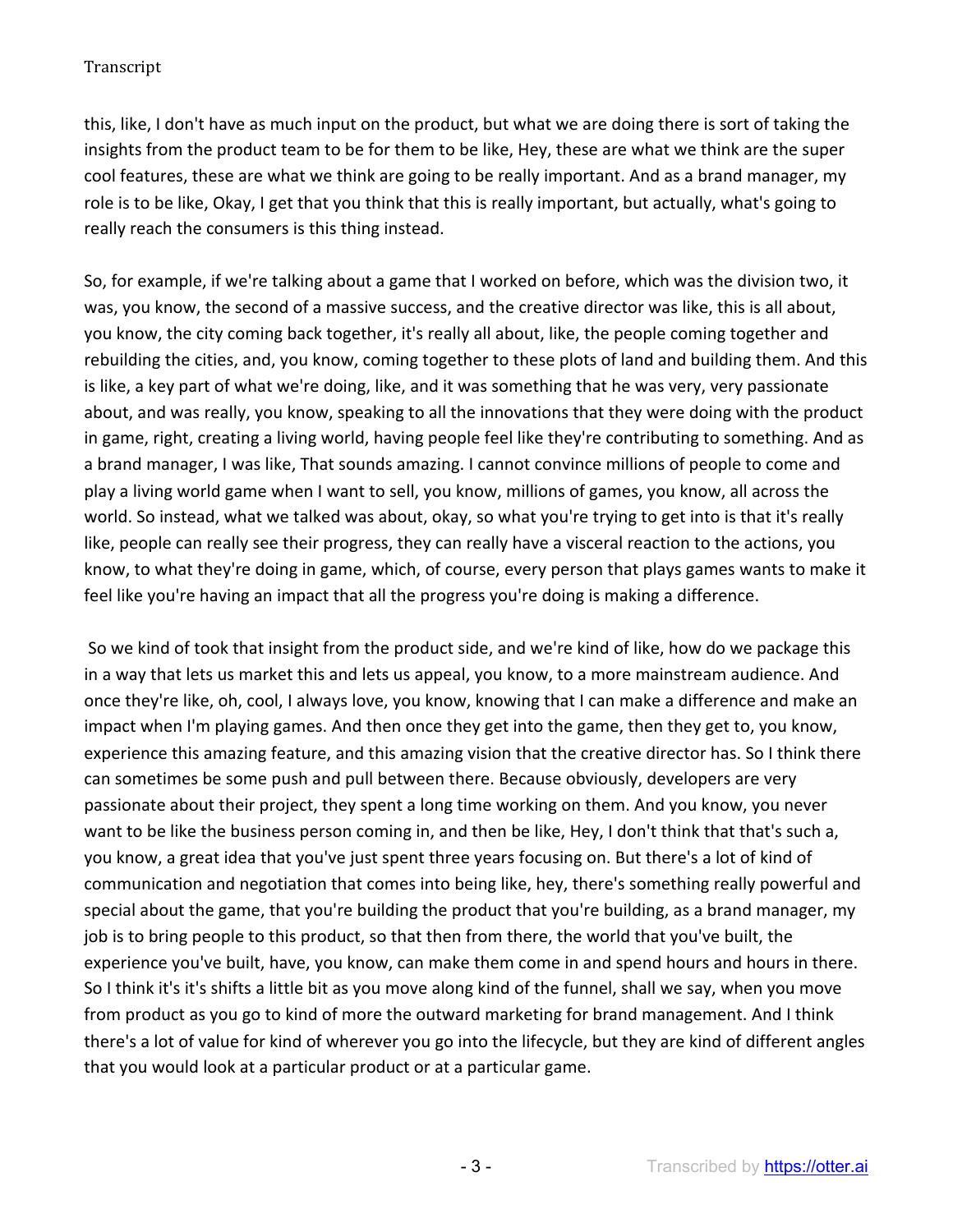# 12:55 ABHI

Zsofia, yeah, do I want to just call it you as well, like any? Yeah, I know you work on at Mehta on on horizon, and any kind of comments from a VR AR perspective on, you know, content creation or management, how things are structured.

# 13:10 ZSOFIA

Yeah, it's really similar to what Leslie outlined, I think that some of the differences are that we also have a discipline called product design, partnered with art, which may take the kind of creative director role and split it into different kind of zones. And so my I'm a, I'm in the brand marketing manager reign. And so a lot of my partners will actually be PMM product marketing managers who do a lot of that distilling of this is really the core of what we want to communicate and then brief and my team to talk about how do we tell this information to the world in a way that is really compelling to our audiences? So that's a lot of the work that I do. But I think one of the differences might be that upper product is actually defined by product design, product management and art as kind of a trio since we aren't necessarily a traditional game studio are organized in that way either.

Um, and then I think the other cool thing I'm think about gaming and and tech in general, is that when it comes to quote, unquote, management, I don't know I'm speaking for all of you, but but I feel like we are in a creative space. And so a lot of ideas like, come up, and if it's a good idea, I think people go with it and get excited about it. I heard a lot of you talk about like people that are passionate about this space. It's kind of like a weird Crickey space if you think about it. And so I love the fact that really anyone can be a manager like you don't need to have people underneath you. You can manage by influence managed by the ideas that you generate better backed by data are backed by insights that are that are driven by what the consumer really needs. So think that's another way to look at management as you grow your career.

# 15:16 STUDENT

I can ask the next question. So with the growth of virtual worlds, we're starting to see the lines blur between interactive gaming and virtual reality. And recently, game engines, like Unreal Engine have been used for even motion picture production, like in the Mandalorian, for example. So do you see other companies in the interactive entertainment space potentially also entering like virtual production for movies and television and whatnot?

### 15:48 MADDEN

I can I can briefly touch on in mid passes, whoever, whoever else? Um, yeah, I mean, that's a that's a great question. And I tell you break up like Mandalorian and stuff ILM is doing over there. So I just try to answer yes. I think it's so it could be look at myself in general in Turn 10 Studios, if there's less of a, you know, Sony Pictures or Disney let's let's contribute technology to you. But I think we're starting to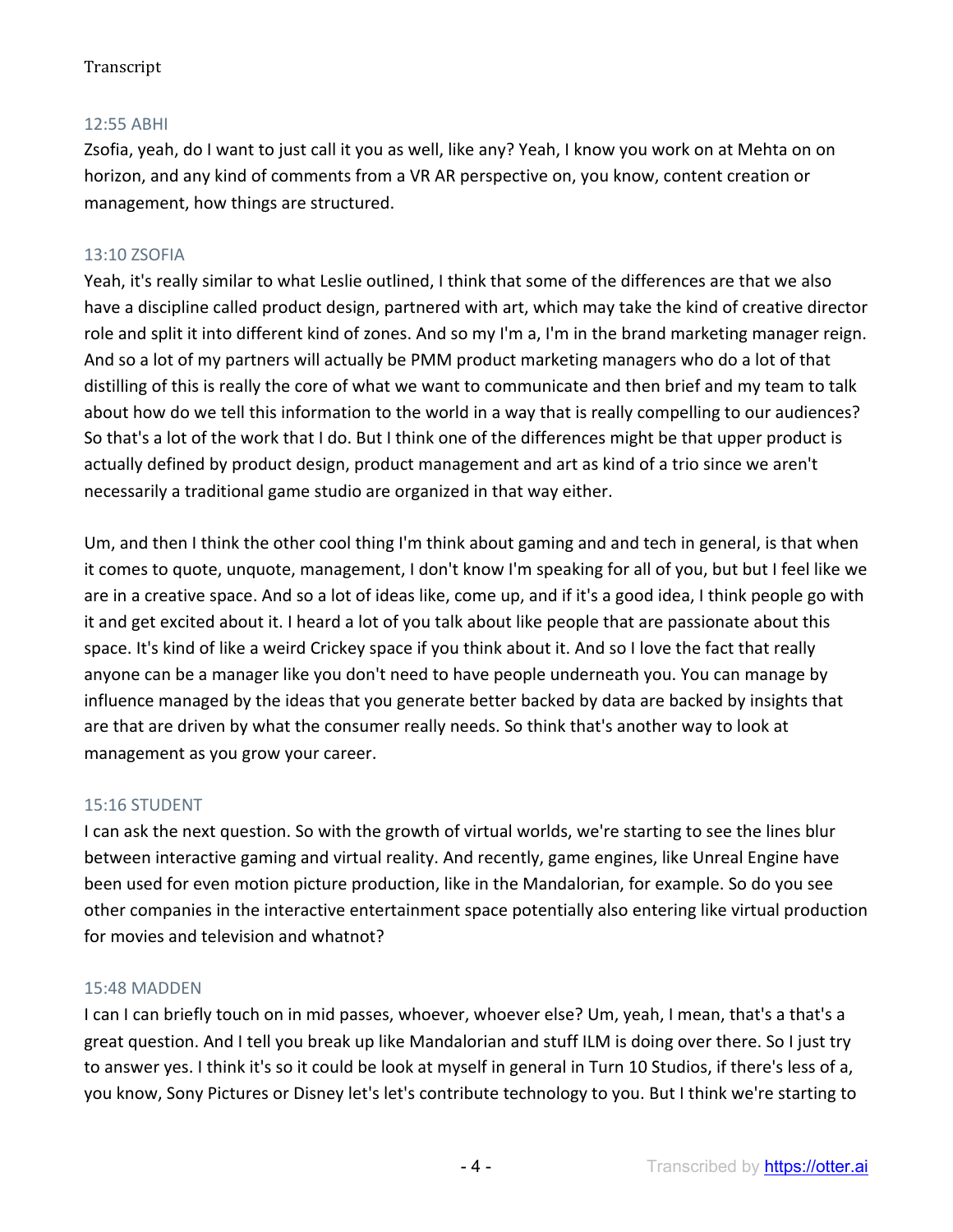see entertainment as a medium kind of intersect. Right. And I guess we can talk about the metaverse and stuff like around that, but And when we think about entertainment, interactive entertainment, you see a lot of people just learning across industry. So for example, a lot of the lighting techniques that we use enforcer for our games are directly taken from the film industry. The way that we render artifacts with our animators work with our artists work like a lot of those same tools and pipelines are taking from other entertainment industry. So I would say yes, but more. So it's like a back and forth where it's more of like a shared set of competencies and skills, we'll have people use like photogrammetry to, you know, record like Mexican skies and put that in the movie, but then also put that in our game, right and render in real time. So I think you're seeing a lot of those things interact more and come blurring the lines between what technology is clickable for like a motion picture versus, versus a video game. And I think in the future, you'll see a lot more of that. But yeah, passing it to whoever else wants to pop in.

### 17:32 ABHI

yeah, I can just jump in from grow big picture point of view. I think Madden was touching on it. Entertainment, it's less you can talk about the size of the gaming industry, you can talk about the size of music, film, you know, TV, right. But I think, oh, yeah, if you ask Reed Hastings, CEO of Netflix, like what he's most worried about, I think he said in the past that he's most concerned about fortnight, right? And you see Netflix getting into gaming? It really like its share of time, you know, how are your consumers? Are the people that you're going after spending their time? Are they spending, you know, their hours playing games, or they spend their hours watching TV or the you know, her doing their hours listening to podcasts? And I think, you know, you could start to see the lines blur and the investments blur. You know, you see game studios like riot making the claim series like arcane on Netflix, if you haven't seen that. Yeah, and you can see other, you know, Disney licensing its IP out, you know, to, to be made into games. It's super familiar with that. So, I think I think you'll see, you know, a strategy of like, hey, how do we capture people's time? And that's something that can be achieved with IP at the center, right? Like, do you have great characters, great IP at the center? And then how do you build that out into different businesses and different verticals? But I don't know if I answered your question. That's just the kind of a big picture response to like, hey, what's the strategy? And kind of how are companies thinking about the customer? Maybe Zsofia, or Vincent or Leslie can kind of talk about more of the specifics, if they have any other commentary there?

### 19:21 ZSOFIA

No, the only thing I'd add is there are definitely examples of this like weird merging happening. In addition to what Madden was saying, we have seen, like the first ever short film produced at all in horizon worlds within our community, so like people are exploring with virtual reality as a medium for storytelling, as well. So that's an example there are other apps in the quest portfolio that are directly used for this Quill is an animation tool that really makes it easy With just like a flick of a hand of actually creating animations, which take a really long time for, if you're in the production of creating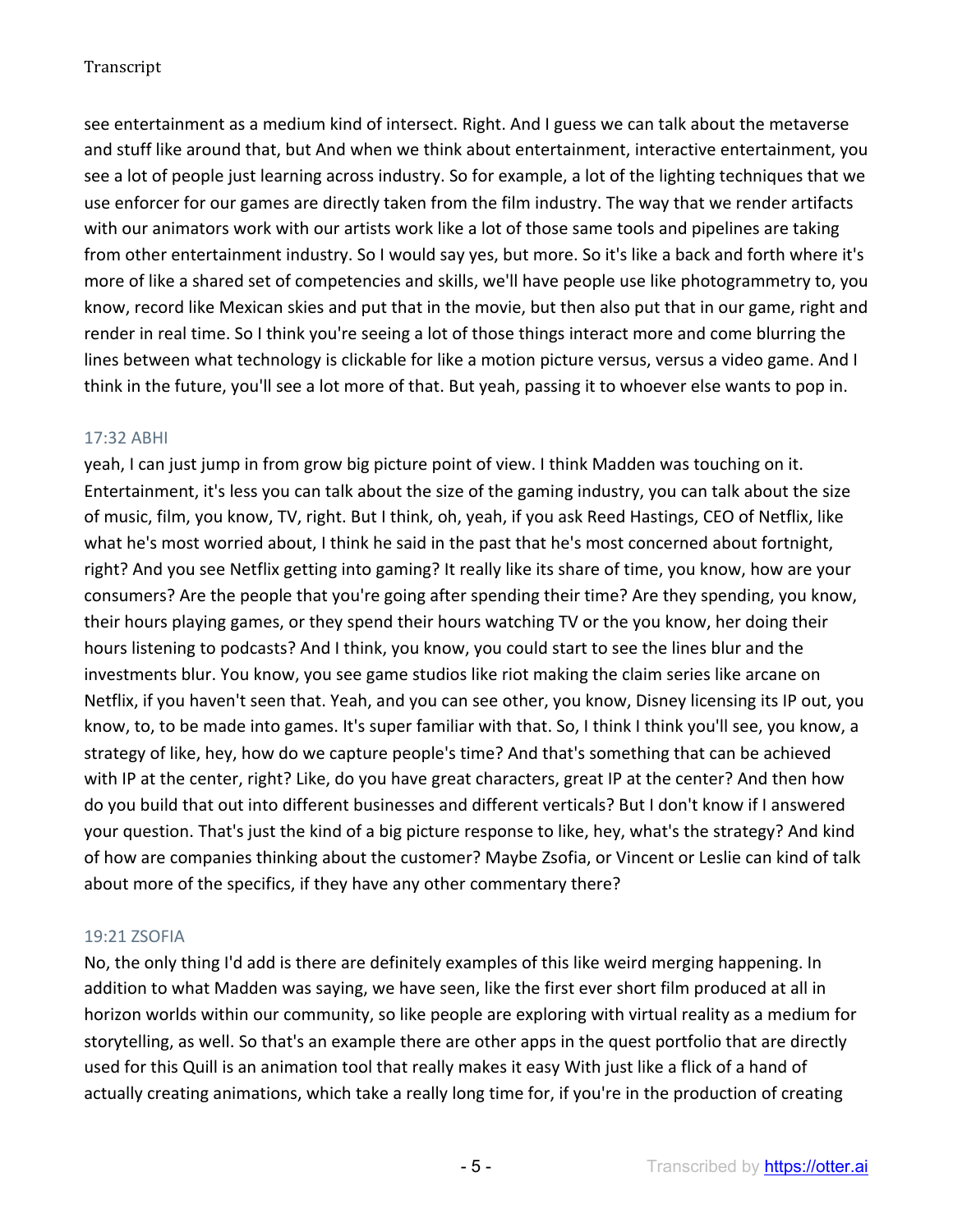that, so can be a huge game changer for different people. And we've seen partners like Disney using some of it as well on some of their productions for in VR content. So there's definitely like a communication channel. There's conferences and events where a lot of the same people are trying to explore how to take this further. So it's a great question, and we see it often.

### 20:41 STUDENT

Hi, so this is actually kind of connected to a lot of your answers to this former question. But I was wondering kind of how you decide what for when you think of a story, how you decide what format is best for telling that story, be it like, Oh, this is a film that should this somebody should be film, this is something that should be a game, this is something it should be in VR. And then kind of with that, how do you balance the story you're trying to tell with also allowing there to be some creativity for if there's a player involved or interactiveness for the audience?

### 21:22 ABHI

I'm happy to kick things off with a high level framework. I again would love for ya matted or minted Leslie, like, again, Sophia like to chime in? I'd say like, one of the most important things to consider is, you know, who's your audience? Who do you Who do you expect? Or who do you want to reach right with your story? And who are you trying to appeal to? Where do they live? Where do they consume kind of understanding who your audience is. And being customer obsessed, as we call it at Microsoft, I'm rolling my eyes at the corporate speak. But like, you know, I do think there is a lot of value and knowing as much as you can about who you're trying to reach in it. And that will inform a lot of your decisions and how you decide to tell your story. There's also the tactical things of like, you know, what, what is what are the avenues available? To tell the story, right, maybe it's nonfiction, and that lends itself to documentary or, you know, if you are thinking gaming path, like, yeah, yeah. Anyway, I'll stop there. I'll just stop the framework and just say, hey, think about your audience. First. We'll pass it on to anyone else that wants to add to it.

### 22:35 LESLIE

I think it's a great question. And I wish I had honestly more experience in this I you know, since being on the marketing side, I feel like it's a little tried and true. Were like, here's your commercial. Here's your trailer, you know, we don't have a ton of diversity there. Sometimes. Sometimes we you know, create some different content. But I think obvious point is right is I think, you know, knowing who your audience is, and knowing kind of where you can play in certain boundaries. So for example, you know, I have Ubisoft, Assassin's Creed is one of our tentpole brands, or it's all about history. It's about it's literally called Assassin's Creed. Right. It's like a very hardcore title. You're assassinating people. But as we were doing some consumer research, the team found out that there was actually this like, great interest in comedic content, which like you would never, like, right? If you're just in your own silo, you would never think, hey, let's take this like, very violent game and play with comedy, right? But it's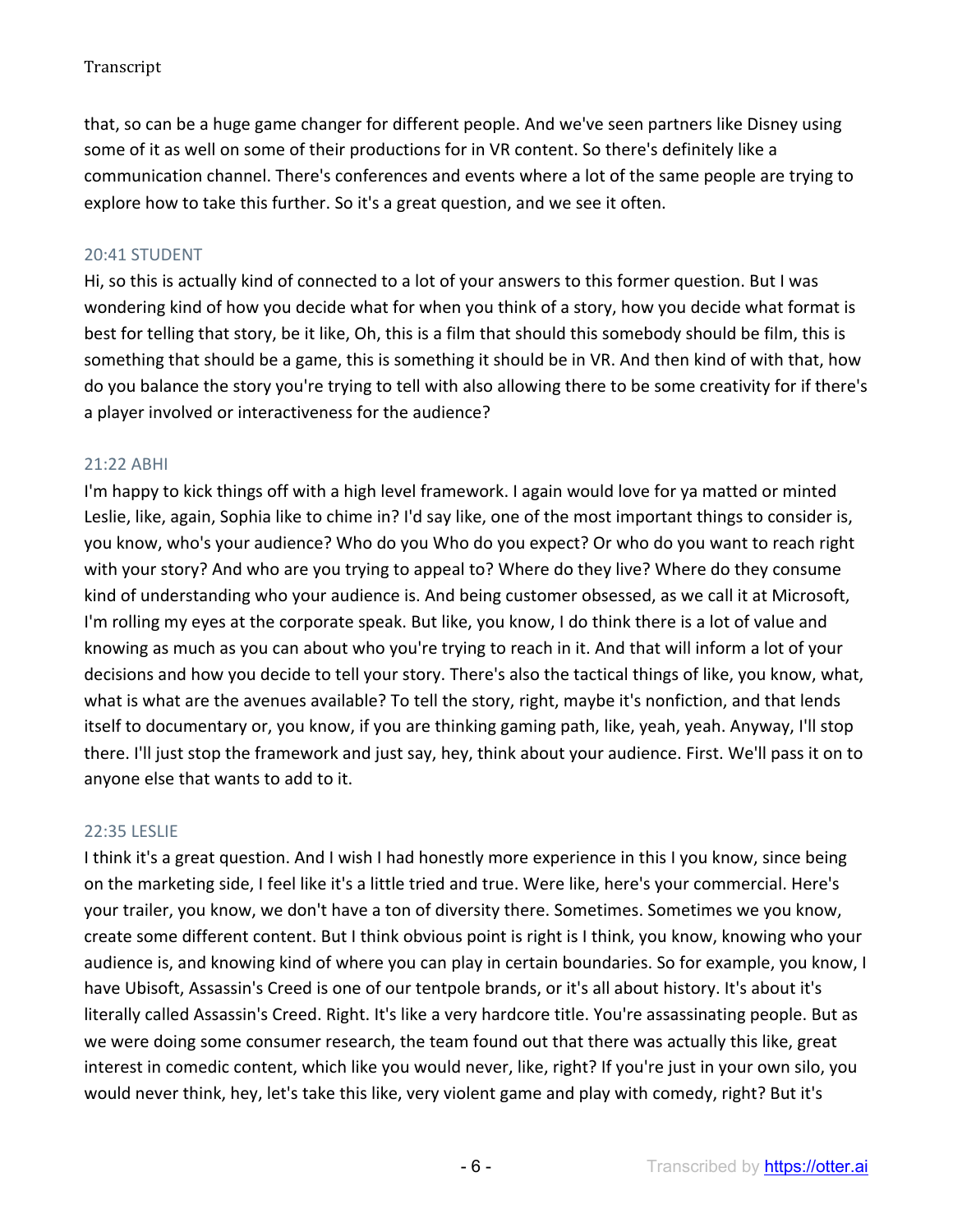about finding, you know, looking at consumer insights, right? Is there some morsels here? Is there something that you can play with that you can do. And so one of like the most successful more, it's a marketing campaign. So it's not like a true story in that sense, but it's still something that you know, appealed in its form.

When the team was working on Assassin's Creed origins, which was based in ancient Egypt, they basically made like a comedic series that animated like the hieroglyphics and basically was like, trying to create this humorous story about, you know, what the what those folks were saying, and very much bringing in key marketing pillars, because it was a marketing asset for us. So we wanted to make sure that people knew that this was, you know, taking place in Egypt, you could, you know, play as these key characters and all of that, but it was an insight, right, it's based on an insight of like, hey, humor might be something to figure out here. And I think being in gaming affords us the ability to kind of test and learn a little bit, try a little bit of things. You know, it's we're not, we're not a feature film that's going to like throw everything in disarray if we try something. So we're able to kind of test out these little things. And the response on that was, like, amazing, like, people just really liked the content. They thought it was funny, but it was also like, surprising. It's like, you're taking this brand that has been in existence for many years that everybody was like, we know what they're gonna do. We know what they're gonna say. And then all of a sudden, people were like, What the heck, I wasn't expecting this.

So it's a way for you as you're kind of looking at insights trying to figure out like, are there ways that we can play and maybe some unexpected ways that can, you know, reinvigorate? I think interests reinvigorate a franchise for that? So I think kind of knowing, doing the research talking to people, you know, doing kind of all that, like groundwork actually can pay off in terms of the flexibility that the story is that you can tell, but also the types of content that you can. And you know, once you've got that under your belt, then people you know, might be willing to, you know, if you have another great idea, another insight that you want to play upon, it's also a great use case for you to be like, Hey, you might be scared about this. But remember, when we've tried that, and you know, it doesn't always work, sometimes you kind of you're like, oh, that missed the mark. But you can only figure that out if you are willing to take those risks and try those different, you know, ways that you want to tell your stories.

# 25:40 VINCENT

Yeah, I think the only other thing I'll add to this is just like, thinking about, like, the goals for your franchise. And I think a common theme you'll see throughout the gaming industry now, nowadays, at least from my perspective is a lot of publishers and studios are heavily investing into world building. And so obviously, you know, right, it's probably one of the first ones out there in terms of like, showing true value in terms of, you know, what it means to build a world around, you know, Liga legends and how its extended to different mediums across the gaming industry in terms of genres like CCGs, and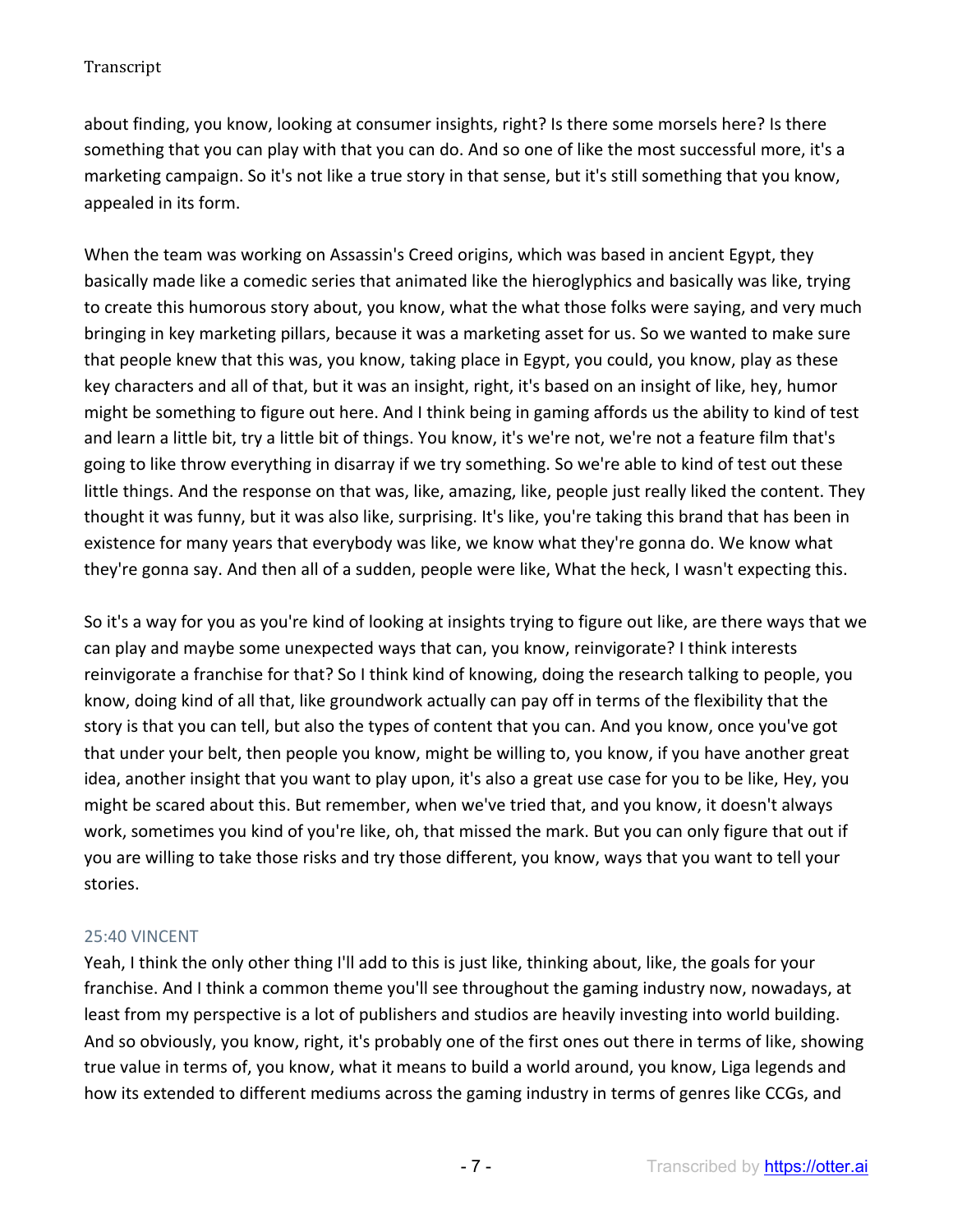auto paddlers to now, you know, for media. I know, on apex, you know, one of the things that we think quite a bit about is, you know, how do we, you know, every single new character that we build, takes, you know, potentially up to a year even more, and a lot of that is around making sure that the character makes sense in the universe, and that it's someone that we feel players will fall in love with.

And after players play your game, and you collect, you know, a lot of that data and insights, you start to get a sense of, you know, what characters players like, or like, what they like about your game. And when you invest heavily into characters, you'll find oftentimes that players naturally just get invested in your characters, whether that's because of the play style, you know, who they mean, in, you know, teams, all those type of things. And, you know, over time you start to earn that, call it I guess, right? To explore different mediums, and especially as you start to kind of take risks and try different things like maybe doing shorts interest, your characters, you kind of see where audiences engage quite heavily with. And, you know, naturally as you build your franchise, you want to think about, you know, to Abhi's point earlier, like, we're, you know, where there are, where your audience is, and what they like, and, you know, obviously, adjacent the gaming, right is media entertainment. You know, we saw in our audience data, a lot of people were into sci fi, fantasy anime. And so, you know, things like what arcane did cooking come naturally through just basically the amount of investment that they put into building out that world. And so, yeah, it's interesting to see kind of how you're starting to see a lot of different publishers, and studios come kind of get into that call it long term strategy.

### 28:09 MADDEN

The last thing that I'll add, I think everyone hit the nail on the head. I think the tactical limitation point is, the act of actually building this media is requires a very different skill set, obviously, but I think even as a game director as a narrative lead, you know, when you ask the question, how you say what formats best to tell the story, your story is going to change depending on what format it's you're publishing in, right? And from a, even with a game plan perspective, like, where are you putting the camera over your characters? Does your game have characters? How do you get those emotional beats? How are you okay with that? How do you set the story in which the players can be self directed, where they can take multiple paths throughout it? Like leaning into that interactive part of entertainment? Versus like, you know, you're watching a movie? So even like, you know, like, let's talk about like Star Wars, right? Like a Star Wars movie is very different from like, Jedi Fallen Order, right, which Vincent's team does and, and how you have to tell those stories and structure the stories around the the actual entertainment product that you're building, taking into account while you're building it out. So yeah, it's obviously different skill sets, different disciplines, but sort of similar.

### 29:29 ABHI

I think, I just wanna say, Madden, what I think is super unique to gaming versus like film or podcasting. It's, it's no, no, unless you're like in a franchise, no two games are the same. Like film filmmaking is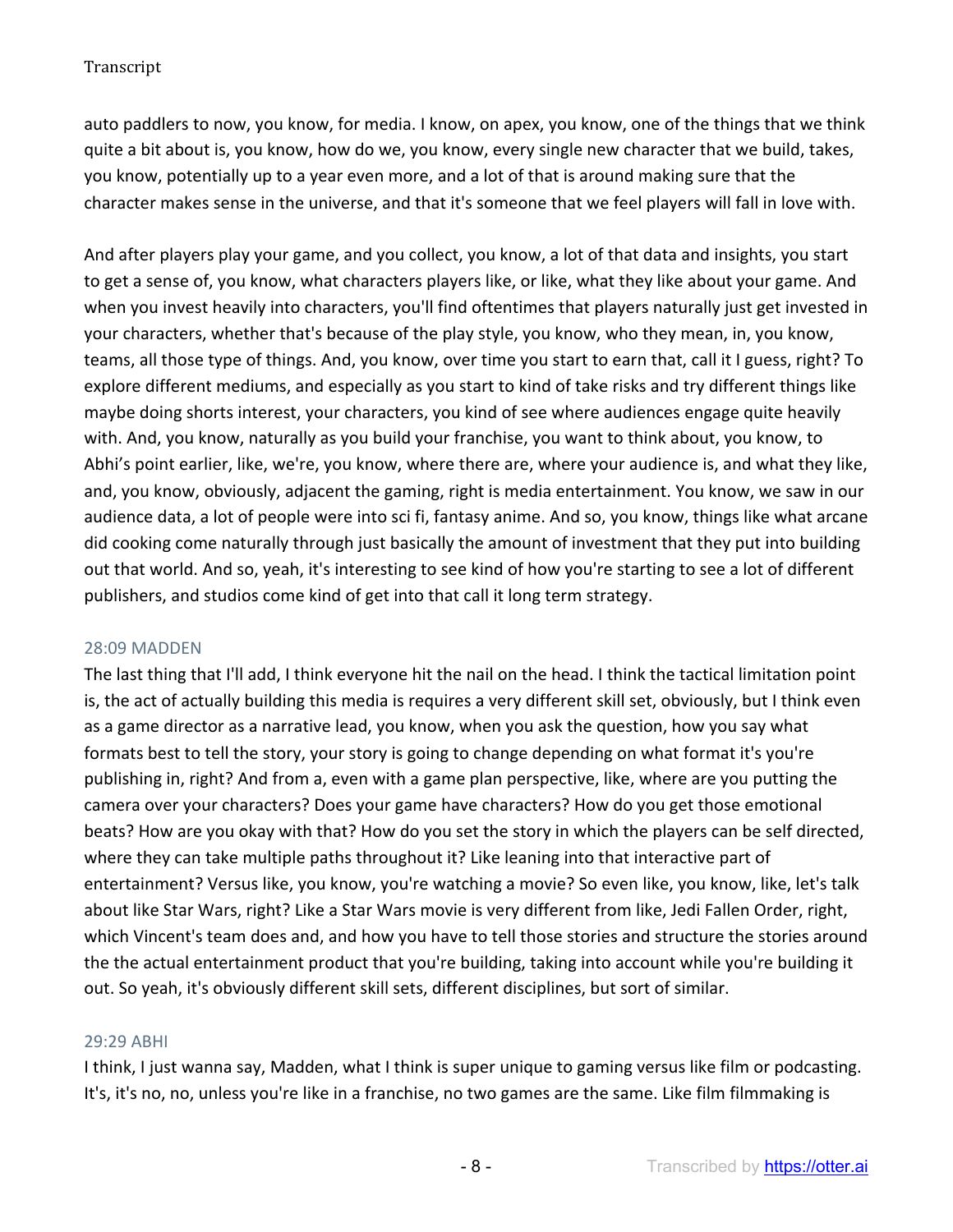standardized. There's like a gaffer and Best Boy like they're a director and everyone has their role on set. They know what they're doing. See, we would like podcasting like you have, you know, there's kind of a standardized process in gaming we like aren't even aligned on some some of the terms that you use and like, do you call the gray box? The black? Like, you know what, what is a producer? What do they do? Right? Like it's still so like called early in the industry and no one game is made the same way you're using different technology, different engines. So gaming is like totally call it unique in the in the production sense. If you are making a game, it is truly a, a lot of things have to go right for it all to congeal until like beautiful art, and, you know, a great gameplay experience. I didn't want to just double touch on that, like that's something to know about the industry.

# 30:44 STUDENT

I'll ask my question next to thank, first of all, thank you all so much for for coming to talk to us, really appreciate it, and to continue some of the conversations that have been had about marketing, how does the marketing for video games differ from the marketing for other industries? Are there particular aspects that are more challenging, or on the other sort of side of the coin aspects that are particularly engaging?

# 31:13 LESLIE

I'll start with an easy an easy answer. And then I'll let everybody else chime in all the hard parts. Pros and cons, you have a very, very passionate consumer base, who will tell you very quickly whether they like what you're doing, or whether they are not liking what you're doing. So, you know, I think it's one of the joys honestly, of working in consumer marketing that I think is truly consumer marketing, right? Because I think you hear about like CPGs and all that, but that you're selling to the retail retailers and other people here, you know, I put out a trailer, I can tell immediately if the you know, community is in favor or if they're like, We want your heads we hate the marketing, you know, team for this. So I think one of that's one of the two differentiators because of course, yes, you have fans of like passionate franchise, you know, Star Wars fans, of course, Star Trek fans, you have these passionate fandoms. But I think for a lot of people gaming is truly an extension of their identity. You know, it's not only how they spend their free time, but it's really who they are their social relationships, right, so many people are like friends with their, you know, online, teammates or kind of all those elements. So I think that's one of the most exciting elements about it. I will also out myself here that I'm not a huge gamer. So I it's, it's the not the dirty secret because I would say at Ubisoft we do have a wide range of people that have different all different interests. But I think that's been one of the joys to have of discovering kind of, you need to know the research, you need to know what they're saying what they're, you know, concerns are, what are you doing that's going to address those things, while still, you know, ultimately getting to your end goal, which is usually in our case, unfortunately, selling more, you know, selling more units, you know, getting people to buy more things, getting people engaged in our ecosystem and to stay there.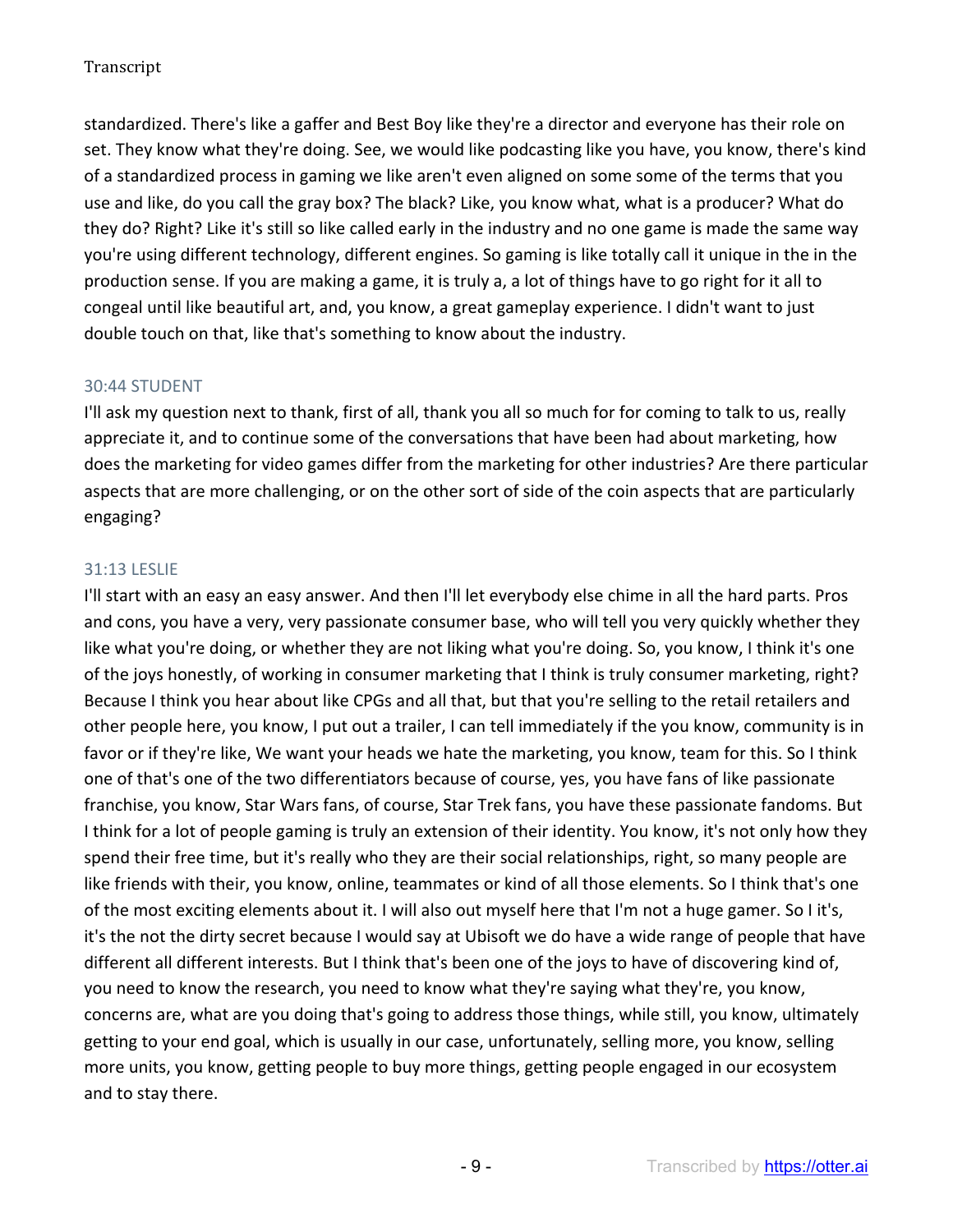So I think that's truly one of the most elements were like, I know when I first started honestly, it gave me I was like, Why do they call them communities and not fans? I was like, you know, they're just fans of our games. And then once you start working in there, you realize no, no, these aren't just fans that are, you know, passively consuming or doing whatever, they are deeply invested in the product, the experience, they want the best for the game, their experience, but also for other people that you know, they want to join in and, and start playing with and experiencing the game. So I think honestly, that's one of the biggest differentiators that I felt I worked in TV before. And I think it's very different in terms of how closely this community is and how attuned you need to be because it can, it can go south very quick. And obviously, once you break trust with your community, it's very hard to build that back.

# 33:52 ZSOFIA

Yeah, I'll add something similar, Leslie. I think the other thing to know about this audience is it oftentimes, you know, they're very attuned to this space to the industry, which means they're highly allergic to marketing hype or anything that presents the game in a way that isn't realistic, or applicable for usage like right now. And so a lot of the things we explore are around elevating, like the best of the content in a way that is truly aligned with what you can experience today. Versus in other spaces. I've actually worked on the hardware side of the marketing too. It's often kind of really showcasing the beauty of the hardware and how you can bring it to life in an emotionally compelling story that isn't necessarily just directly the image of the headset itself. And so it's really grounding yourself in like, how is this real? How can we showcase Like what it's actually like to use this thing and then tell that in a way that's compelling to the audience. So super similar to what Leslie says.

# 35:12 VINCENT

Yeah, I'd say the one other thing is just on the community side, just actively managing communities and getting people to put put down their pitchforks on Reddit can be quite challenging. And especially since you know, gamers aren't, you know, gamers are very smart, they're very savvy, they will abuse your system, they will break your game, they will find the smallest things that you can find in QA, and they will basically rip it to shreds. And that news will spread like wildfire across you know, Reddit, Twitter, Instagram, etc. And it is interesting to see how something that's small can blow up quite quickly. And people who haven't even experienced that bug will still crucify you for it, because that's what they're reading on Reddit. So it's a, it's always a fun problem to solve. But yes, it's kind of a balance balancing act.

### 36:08 MADDEN

Yeah, I mean, I have to do a huge plus one for Vincent. Um, yeah, I think especially during launch years, you deal with a lot of social media shenanigans and stuff. So I mean, that's probably the part that's like, the hardest. I at the same time, when you get a gamer to say they like your game, it's like one of the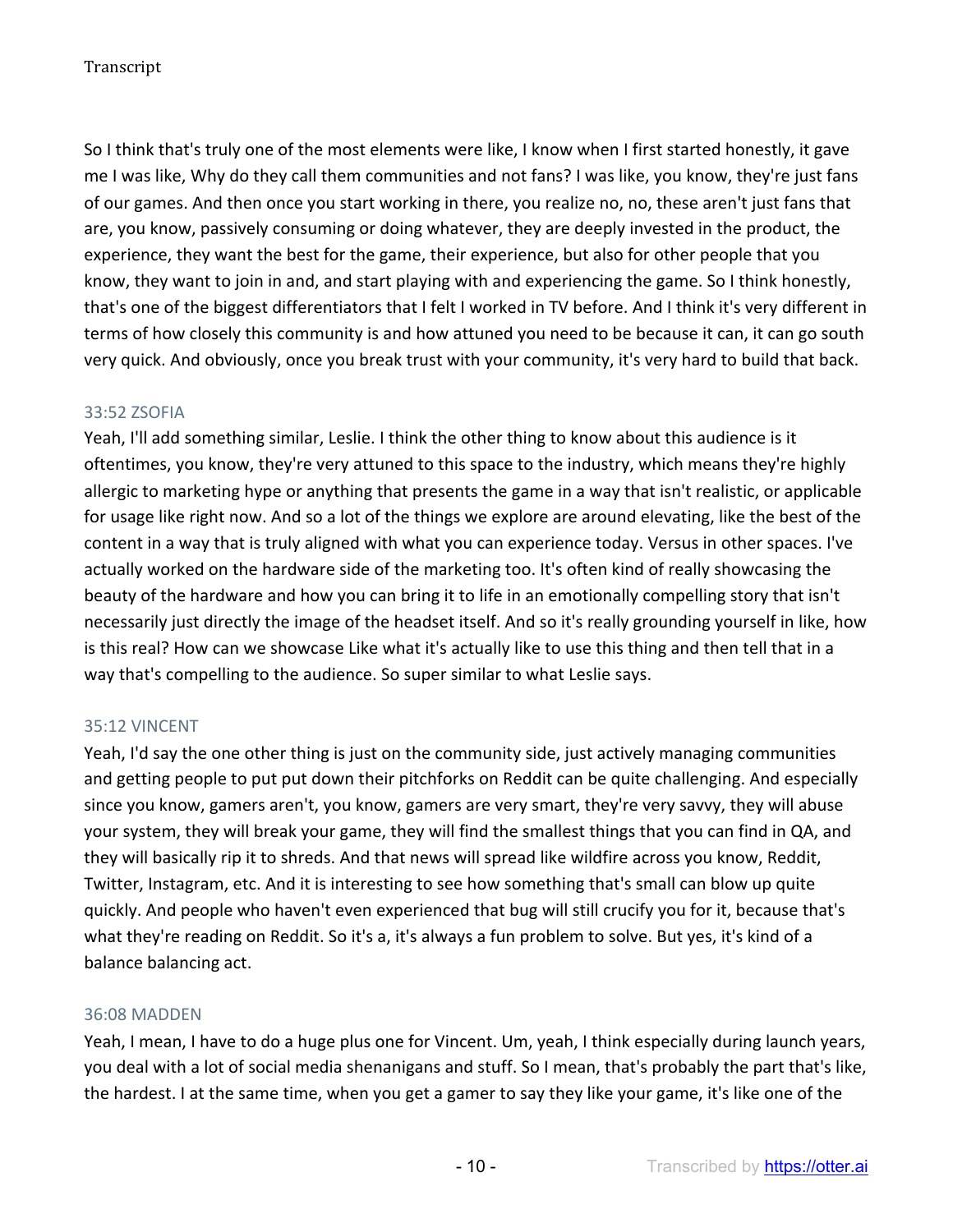biggest compliment you could ever get in your life because it's it's hard fought. And it's it's it's and you know that that person is someone who's going to really engage your community from then on. So it's like Vincent said, I think a lot of the work that we do, when we're talking to our communities is really management, in the sense of how do we get feedback from them in constructive ways, you know, how do we when we know that we've fallen below the bar that we set for ourselves, they start first, how do we effectively communicate that back out, and those are all the kind of tense time it's just, you know, we have a bug we didn't find, you know, everyone dreads like how that could not find this. And you have to be really honest and open about that. But I think in on the flip side, I think the industry as a whole and mediums, wishful thinking is becoming more sympathetic to developers. And almost like, kind of what Leslie was saying, Once you gain that trust, there's a lot that your committee can can let you go or get away with in the sense of, you know, shipping things that you thought were ready or aren't ready yet. You know, they'll give you time and space to get those things fixed. But yeah, but yeah, I guess kind of amalgamation of everyone said, but it's, it's, it's rewarding and hard, just because if people care a lot, I guess it's been if they didn't care at all.

# 37:49 ABHI

I'll add one last thing. Just the opportunities for marketing are like very diverse in the space. There's so many different audiences. It's a, you know, \$150 to \$200 billion industry, you have mobile gamer, people play on different platforms, PC gamers, console gamers, mobile gamers, different types of genres that we touched upon. You know, VR AR, with Zsofia is working, there's just so many different audiences. And again, just knowing who your customer is such a unique challenge in the space. And yeah, there's stuff, right, if you want to pursue marketing, this space, there's a lot of different kind of avenues to go through.

### 38:32 LESLIE

I will just plus one, that it's also just fun, we're in that we're in the business of fun, right? We're in the business of bringing entertainment, joy, like literally all of our missions is to make people's lives happier and better. Right. So I think there's a nice undercurrent to, along with all the business stuff, like one of the projects that I worked on when I was at Ubi, when I first started was like literally building a life sized woolly mammoth. Because I worked on a game that was called Far Cry Primal, and I was like, what it what did I just walk into, like, what is this and it's that reminder of like, we're in the business of fun. And that's, that's a fun part of the marketing, you know, that we're doing as well. It's always supported by insights, like so much of those insights, research data, you know, to prop it up, but you do get to have, I think, a wider window to kind of play in and have fun with because it's really about ultimately, like bringing joy to people and enriching their experiences.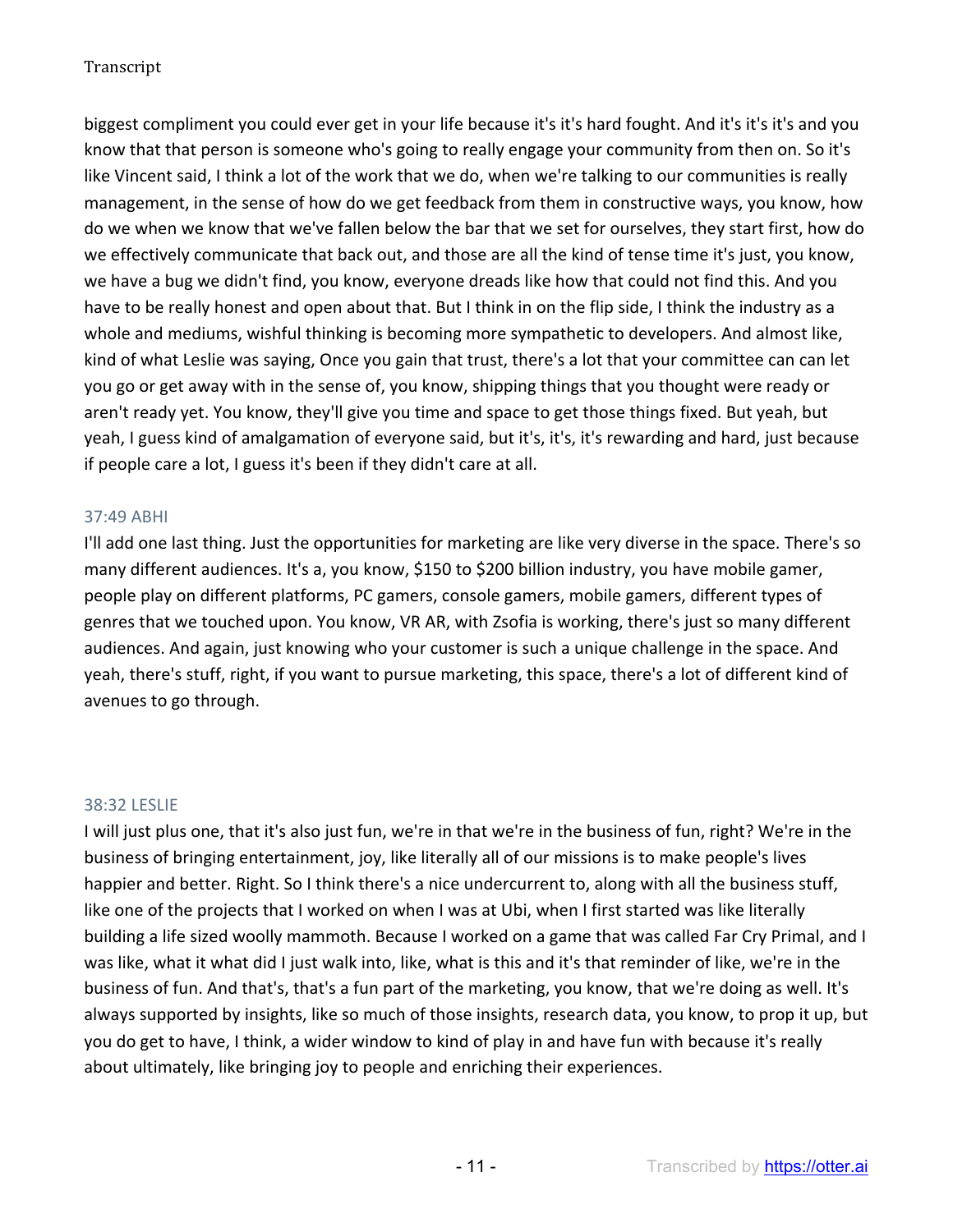# 39:27 STUDENT

Hi, good evening. Thank you for coming. My name is Ivy. Taking a more sentimental route, was there a defining moment or experience during your time at Duke or during your career to lead you to your current career path?

# 39:47 ZSOFIA

I can start I had like no idea what any of the things we were talking about was like literally not like all these words would I just wouldn't be sitting here and I wouldn't understand anything that was being said. So I think for me, the biggest, it's, it's not a regret, but I'm so glad that you guys are like exploring this and understanding that it's not you, you don't have to go into like, a standard career and, and, and, like, and to me when I was in college that was like consulting, finance, like, you know, Doctor lawyer, but I kind of felt like that was the set and I didn't really understand there was anything else out there. Um, so I guess that's my lesson. For me this moment of like, wow, I want to do this was when I was in San Francisco and like trying to understand like, what technologies are out there to get involved in?

Actually fun, funny story. I remember at Duke, I had to fulfill a quantitative science course requirement. And I said to myself, Okay, I can take Intro to comp psi, or intro to game theory. And I thought to myself, like, why would I ever need to learn how to talk to a computer? Like, that's ridiculous. I'm gonna go take Intro to game theory. So like, that's how bad it was. So then, I was in Silicon Valley. And I was like, wow, there's all these like, robots and self-driving cars, like, wow, like, what should I do, and I put on a VR headset. And I actually felt like, you know, everyone, when they first put on a headset, if you haven't done it before, the first thing you do is you like, look down, and you see your hands. And usually they're like, animated. Like, in this case, I was a skeleton, it looked down, and my whole body was like, a skeleton, I was like, I actually feel like I'm in this game in this experience. And that blew my mind. And I just like research, research, research, and I want to be involved and kind of got lucky. But I would say the hard work definitely helped. So my pivotal point is hard work and passion, I think, is my is my tip.

### 42:10 VINCENT

I say for me, you know, going to business school at Duke. Everyone, a lot of interesting personalities, I wouldn't, I don't know if this is necessarily like a one defining moment. But I think, you know, you go to business school, you meet a lot of different folks who are, you know, into a bunch of different things. And I think gaming is not too common, you know, people like tend not to play in stereotypes too much. But, you know, a lot of people are into like golf, and drinking and, you know, sports and just all these type of different type of things. And then I remember meeting one of my classmates, like, this was like, way after it started, and then finding out that he was a big World of Warcraft player. And, like, I remember just like literally sitting in, like one of the classrooms, and then we just like talked about it for like hours. And I know, it's just one of those realizations, like, yeah, you know, like, games pretty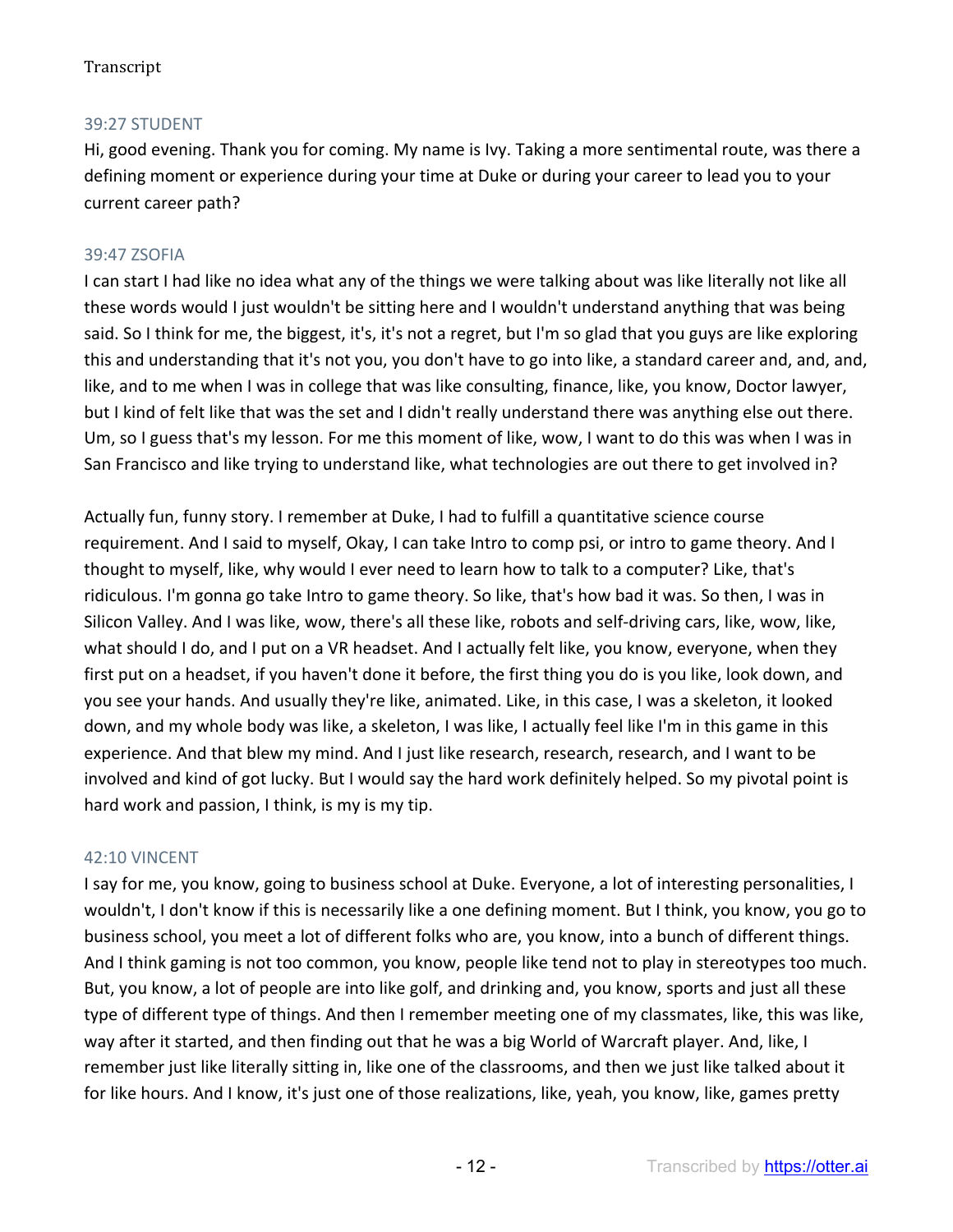dope, like, I'm a huge gamer, myself. And so, you know, for me, it's like, I always just gravitated towards like the one person that happened to play the same game that I was playing versus, you know, trying to fit in with other things that I wasn't as interested in. So that basically just solidified the fact that like, yeah, maybe I should try this gaming thing out. And I also worked at EA before business school anyway, so I kind of had that going. But yeah.

# 43:34 ABHI

Yeah, plus one, just like, I don't, I don't think there was a defining moment, I kind of agree with what Zsofia has said, like, Duke is known for pumping out like engineers, doctors, lawyers, you know, finance, consultants. And it's like, if any kind of arts exposure existed, it wasn't gaming. It was more so Film TV, like news. And so like, gaming is kind of slept on. Candidly. And it's even though like this, yes. CEO, Epic Games is like literally in your backyard. The people that make Fortnite are a 20 minute drive away from you all. And yeah, it's just it's crazy, kind of how mitigated and not present gaming was like when I was there, and I don't know what it's like today on your campus, and what the presence is like, but yeah, I'd say like, if you're interested, there's definitely a ton of opportunity. And yeah, don't be afraid to go for that kind of go for that path, whether it's a publisher developer, a company like Microsoft, more a platform, so to speak. Yeah, go knock on Tim Sweeney's door. While you're there. Take advantage of the of the opportunities. Don't tell him I said that, no, I'm kidding.

### 45:00 LESLIE

Go ahead, Madden. Oh, no. Yeah, I was actually picking up on something kind of you said, when you first got to Microsoft, you're working something different. I think the other angle to that I would say is kind of like, it sounds way easier to do this. I can say this because I'm not in school right now. But like, try not to stress about the things too. It's like, I am fully aware of how like, yes, like, as a person that's been out of school for a while, but, you know, I, if somebody asked me 10 years ago, like, Hey, are you gonna work in video games marketing? I'd be like, that's a no, you know, I never saw this in my path. And I don't know how, like recruiting works. At Duke. As mentioned, I went to a liberal arts college like, so we didn't have any kind of thing like that. But at Fuqua companies came on, and you could basically submit your resume to be selected for an interview, and I've submitted my resume for Microsoft, I didn't get picked. So I was like, that's okay. You know, whatever. And at the time, at business school, there was basically like a raffle that you could enter. So if you'd gone to enough like company presentations, you basically accumulated points almost. And then you could put those points and be like, hey, I want to, you know, add these points in and essentially raffle for a spot. And so I did that. And I got an interview with Microsoft. So like, everyone, I know, when I was like, recruiting everyone was like, how to get an interview, how to get in, I was like, literally pure, like, 1,000% pure luck, like, it was just pure luck.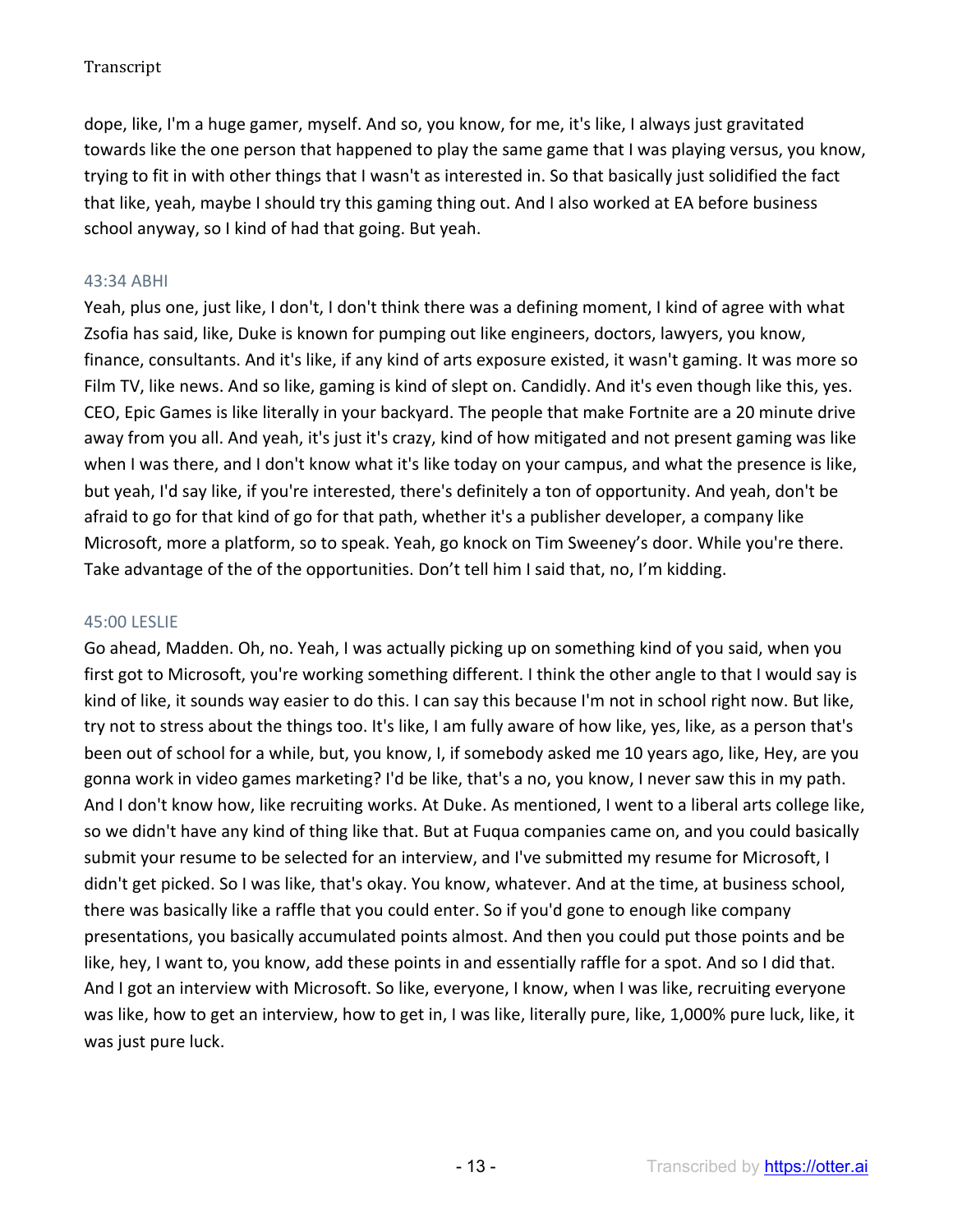And, you know, when I first interned at Microsoft, I was in the Microsoft Office Division, like something completely unrelated. So a lot of things I think, can happen through happenstance, I would definitely echo kind of just hard work. Like, if you're like the fact that even you guys are like, on this, you know, taking advantage of these resources, like listening to these panels, talking to people, I think makes a huge difference. Because those inroads can really like show people like, Yes, I'm interested, yes, I want to learn more. And a lot of it is, you know, sometimes it's it's chance, and it's luck, like, again, a random raffle. But it's also to like, to having the conversations with people learning as much as you can, so that, you know, if someone's like, Hey, what are you interested, you kind of like, have a sense of what you know, you want to pursue or what you're interested in. And then I would say on top of that, like, don't feel like you need to figure it all out right now, too. And, you know, I think every person feels like that when you're coming out of college, you definitely feel like that coming out of business school, you definitely feel like that, like, people change jobs all the time. Like, I'm sure you guys are seeing it, you know, everywhere.

So just really try to focus on like, Okay, is there something that you want to learn? Is there something that you want to get interested in? Yes. Okay. Now, you're like, I tried this not really my thing. I want to now try brand. And then you know, you can pivot and do that. So I think it's also to being kind to yourselves, too, and not feeling like you've got to figure it all out now. Because this industry is constantly evolving. It's constantly changing. I mean, even the fact that like, everybody's talking about the metaverse right now, and like nobody was talking about the metaverse five years ago, like this, right? So just be willing to adapt and be kind to yourselves, too, because there's already a lot that you guys are dealing with, with school and everything like that.

### 48:08 MADDEN

Yeah, it's huge echo everything Leslie said, I think you spread here, everything I was going to. I mean, I, like I said, went to normal parts of Microsoft, like normal, less fun parts of Microsoft and completely, unintentionally fell into gaming. I just happened to me, a few folks from the gaming org, and they're like, oh, you know, that job you're doing at normal Microsoft, you can do the same thing in video games, and it kind of blew my mind. You know, when you think about gaming, it kind of seems like a weird thing that can't legit be a job. And the fact that you guys are all here talking to people who are working in the gaming industry, like I would love something like this, when I went to Duke, but kind of going down the same path. Like there's a lot of opportunity in the gaming industry. And likewise, you're saying I wouldn't stress about, you know, trying to find the right set of skills or if everything figured out right now, but just leaning into that passion, knowing that you want to be a part of it. Networking, you know, immensely helped. I think like, like we're saying like the industry is exploding. So the last space for a lot of people. It's just getting out there doing the hard work meeting, folks, and I'm sure I'm sure you'll you'll get in.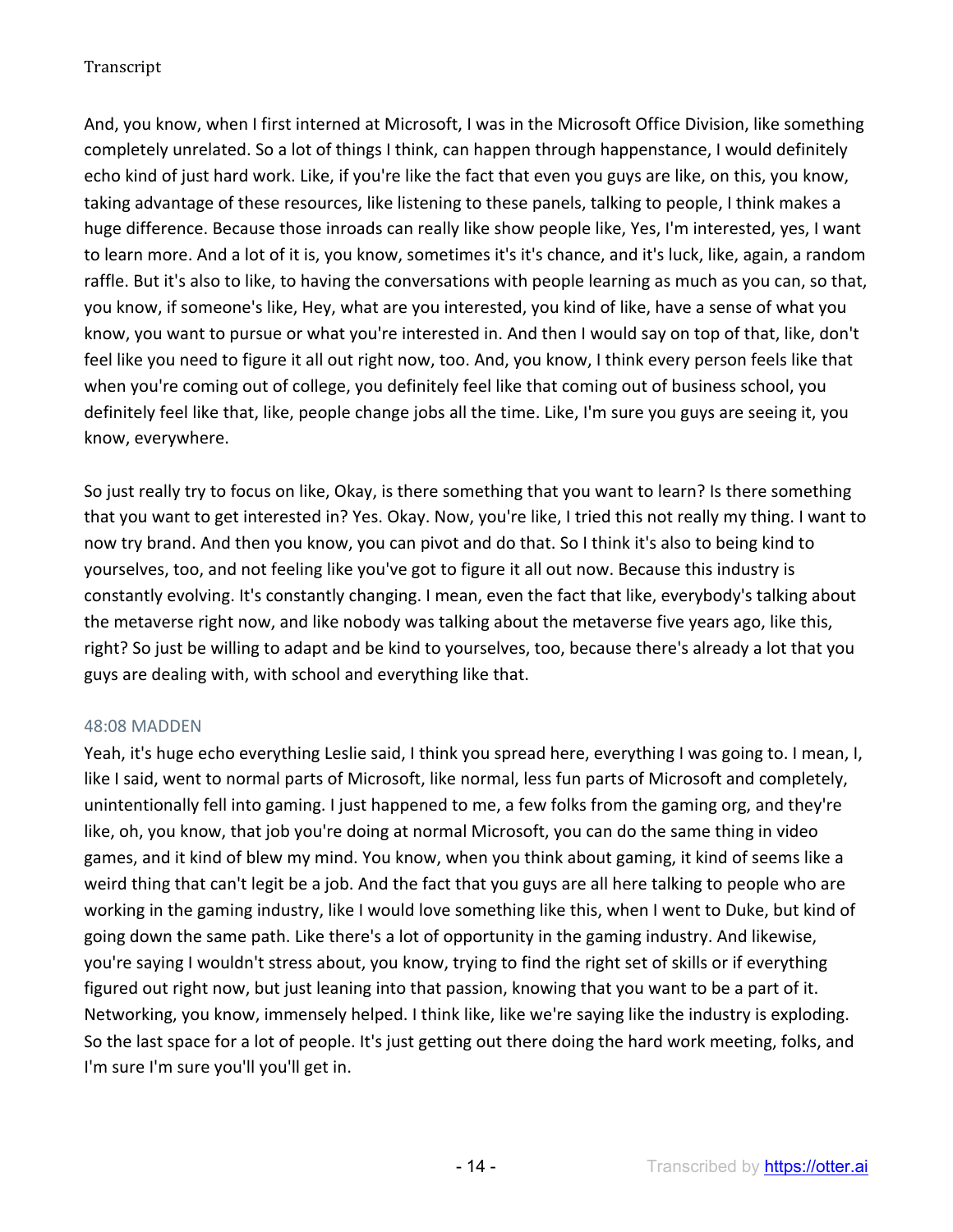## 49:26 STUDENT

Hi, thank you all so much for coming. Speaking you know, you know, adaptability and just getting ready for the opportunities that come your way. I was just wondering how you would say that, like backgrounds and stem have led to entertainment and just being prepared for what comes?

### 49:50 MADDEN

Yeah, no, I think I think it's been huge. It's kind of goes hand started just saying. My only like qualifications for working in gaming was literally nothing just like I knew tech in being a PM in another work and kind of using that to leverage into my role now. So I think maybe taking a step back, like, get interactive entertainment is inherently a tech, a tech, an exercise in technology and art. But the tech is laden, everything that you do there. So the, How did to help me get it, I think it was the only qualification I had to take to be in those rooms. So if that's something that you're interested in, like a stem perspective, like, I would definitely lean into that. I think it opens a lot of doors in the gaming industry, whether you it doesn't even lead to just like you know, for example, if you're taking ComSci and you don't have to do a level architecture right and those of those my worse ComSci class why I went to do cuz I was scared. I was all the tech though there wasn't gaming industry, but, you know, engineers who work on artists, pipelines and rendering on graphics on flowers, grass sky, like you know, there's there's so much spaces in which you can leverage that technology to kind of look into what we're building is audio, you know, the list goes on and on and on. So I think the background stem was was really pivotal. I think it's the only reason that I was able to work here. So definitely lean into that.

### 51:28 ABHI

Good to hear from you know, other folks that are like, Leslie, mentioned degrees, kind of in non-stem, I'll just say like, you can break into gaming, it just depends which part you want to be in. But you can also break into it if you are non-stem as well. Yeah. Particularly on the marketing, branding and kind of product like producer side, I think it's, it's still pretty, like your project management and organizing teams, and coordinating and leading people is like, not something you necessarily need a specific degree to do. It's just something that you could get leadership and experience with over time. So yeah, the path there could be not straightforward, I think as folks invention, but yeah, you can also totally work in the gaming industry with that non-stem as well.

### 52:26 ZSOFIA

Yeah, the only thing I'd add to this is Alyssa kind of opposite of your question. But I'll take a lead on this. I was very focused in like a finance track when I first graduated. And I was a history major, but I kind of balanced it with econ. And I spent the first few years of my career really focused on economics,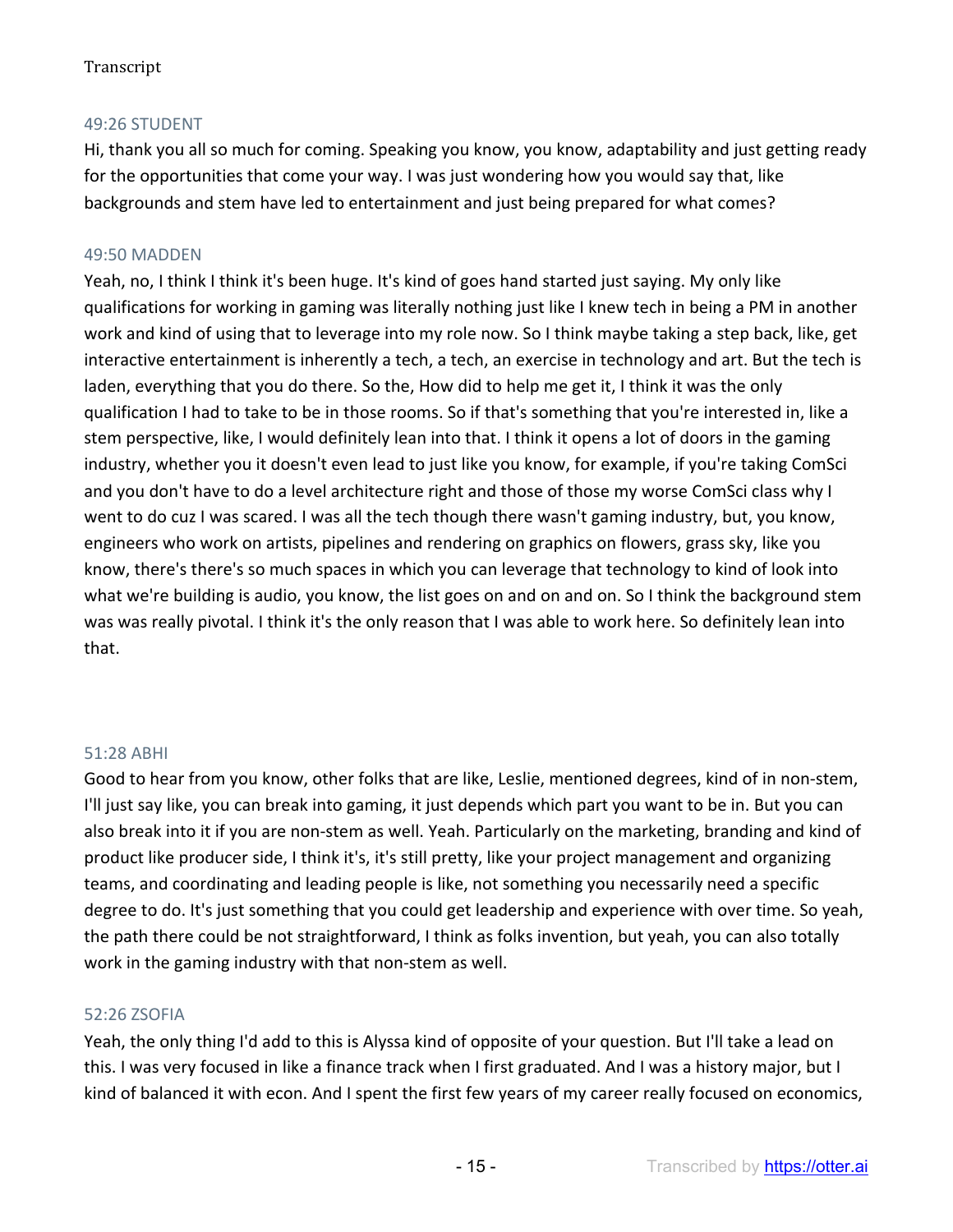financial analysis, and all these things. But I quickly realized that no matter what I was looking at, these numbers, like weren't doing it for me, like I wanted to tell the stories behind the numbers, I want to really understand what is with this defaulted RV loan that I was analogizing, analyzing. And so I went back to my roots, which is in history, and I went to like the New York Public Library to figure out what the hell I want to do, because I was so attuned to like books at the time, I don't know if you guys still read books. But that's what I was doing when I was in college. And so I found this space of marketing. And I found performance marketing, which is all about numbers, and brand marketing, which is all about how do you exude this ethos, and this feeling and everything that we do. And so I kind of self taught myself in that space, I read all these books, again, looked up all these articles online, online networks, which was huge thanks to the Duke network, and then landed in brand marketing overall. So I think it's like, easy to think when you're in college, you have to like pick this one path. But it's really not the case, especially when you're like two years out of school, you can kind of like, move around and like figure out what you want to do. So if anything, I might just leave you with that, as well.

# 55:19 STUDENT

Hi. Um, so my question is, for those of you who have, like, have MBAs, kind of what was the most valuable thing that experience gave you or kind of the most valuable thing from your time studying for the studying for your MBA? Yeah,

### 55:42 VINCENT

I think for my, like, the MBA. And I mean, I'm sure this is the same for undergrad as well, for you all, but the MBA you have a lot of really interesting people with different personalities who basically come in from the top of the industries. And so, you know, at least for me, like when working in marketing and brand, it is very cross functional, especially when you work at a highly matrix company like Microsoft. And so, you know, and especially as you start, you know, as you work in gaming, you'll start to realize, like, every studio has its own kind of personality or culture and different ways of doing things. And so I think the benefit from the MBA side was really about learning to collaborate and work, cross functionally, or work with different personalities, and be pretty agile, and just open to back and forth. And so there's a lot of soft skills, I think, involved that really helped me out. And then for me, I think, you know, transitioning to marketing, through my MBA was important. So I think when you work a lot, oftentimes, like, II think about strategic projects and whatnot. I think just having that framework and structure that the MBA taught me in terms of like how to think and approach problems, was really helpful. Especially, you know, I think when you work with folks who've spent their entire time basically, you know, working on a specific like feature or coding problem or things like that, like, it helps to have someone who can kind of make sense of the different pieces and pull it together. That addresses the, or basically presents a solution to what you're trying to solve for to begin with. So yeah, I think a lot of soft skills really helped me out from from that perspective. And I'm sure Leslie has a lot more to add to that.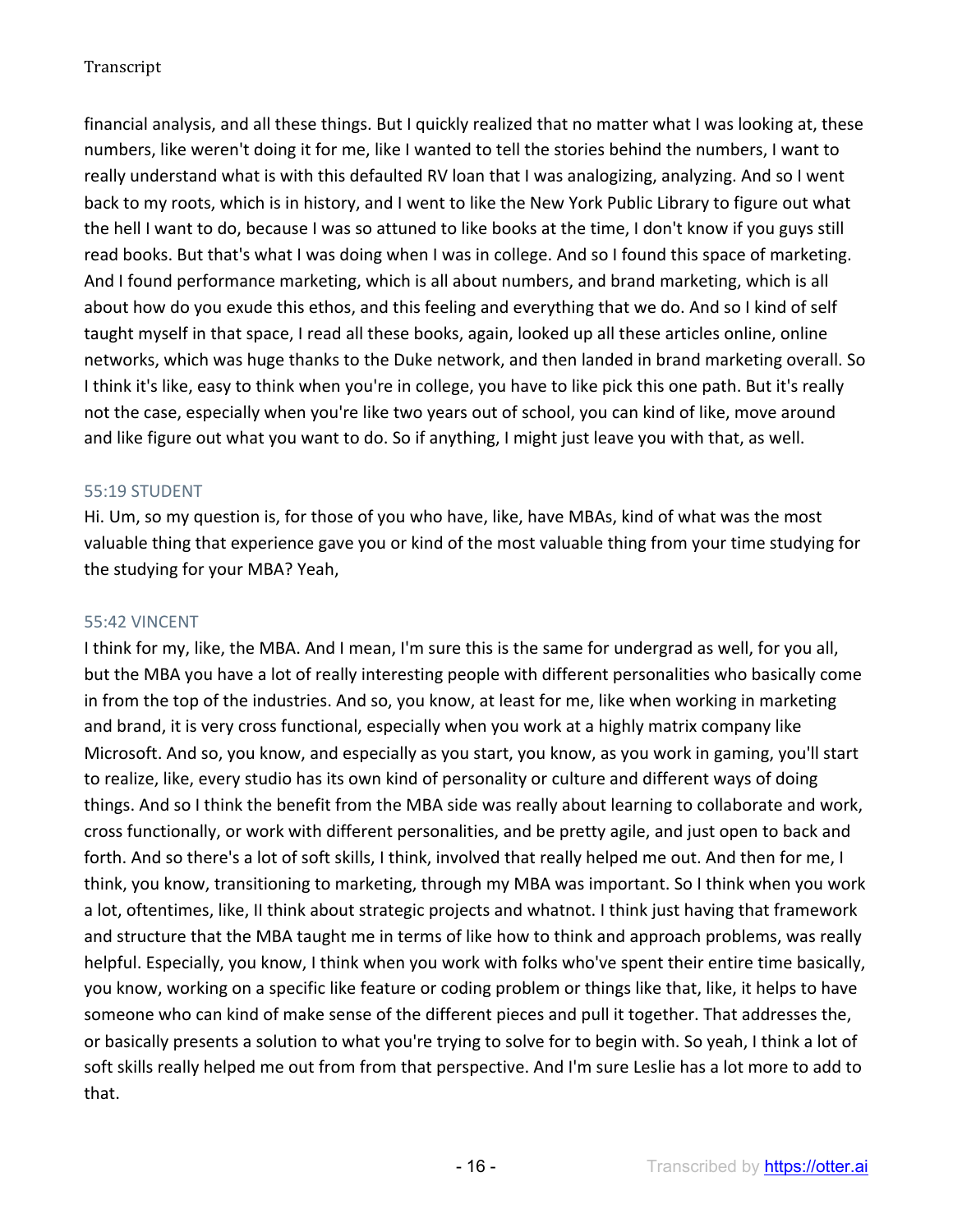# 57:41 LESLIE

Yeah, I would, I would echo that, you know, I think when I went to B-school, I was like, I'm gonna learn all the business things because as I mentioned, I was an English major in college as an English and psych major, I did work in marketing after college, but I was like, I'm gonna learn, I'm gonna learn about accounting and finance and all those things. And I did and I'm, you know, I don't know, any of that stuff, or remember any of that stuff. But I, you know, I can hold my own there. But I echo definitely what Vincent said, I really wanted to go to business school, because I felt like I was good at the details. I was good at the execution. I was, you know, good with that. But I noticed that when I was looking at the leaders at my company, at the time, when they were, you know, in those more leadership roles and thinking more strategically, they all had MBAs, I was like, okay, that's gonna be a great way to learn those. And I think the thing is, is that I went to business school with the intention of like learning these hard skills, what I truly came away with, was understanding my own personal leadership style. And I think that that's something that isn't necessarily spoken about a lot. There are so many different types of leaders, I think I've traditionally have thought, oh, maybe I'm not a leader, because I'm not the loudest person in the room. I'm not the person that comes in and is like, listen to me, like, you know, and is that take charge kind of person.

And my experience in business school, completely changed the way that I view myself as a leader that I'm proud to call myself a leader. I know I'm a leader. And that leadership takes its form in many different ways. You can be a great and strong leader by being collaborative by not being open to communication, but still being very strategic, very decisive, when you need to be an earning people's respect in a way that doesn't have to be maybe kind of like the stereotypical, you know, way that people show leaders and movies are kind of popular culture, which is the way that I was shaping it a lot around that. And I think that at business school, you're giving so many opportunities, particularly at Duke at Fuqua, it's a very student led Business School Program, kind of like if you want something to happen, like go make it happen, because, you know, it's up to you. And I think the soft skills that are about you know, collaboration, working with different partners are absolutely there, but I think there's a lot of personal benefit that you can also get and that's honestly the thing that I'm most grateful for out of my B school experience.

### 1:00:04 STUDENT

Thank you. Um, I really loved Madden, I think you said, learning across the industry, I thought that was a really great statement. And I wondered, many of you have been talking about your communication style and communicating creatively through branding and marketing. Could one of you touch on how a writer would make kind of an inroad into the gaming industry, from that from a creative perspective?

### 1:00:39 ZSOFIA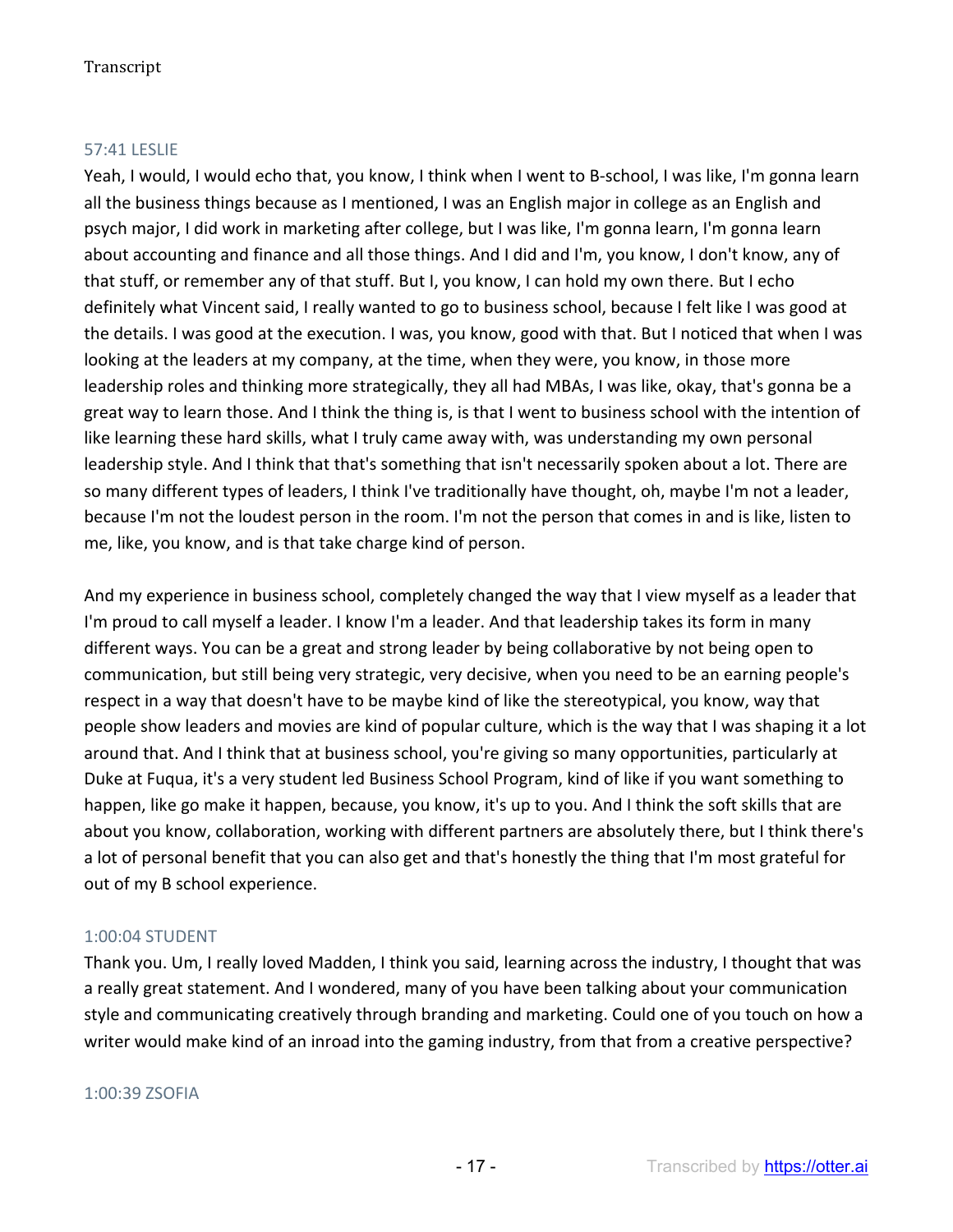I can start with a few ideas. So I work with two kinds of writers. The first is a marketing style copywriter. And so that would be one path. And these folks usually do things like write interesting headlines or body copy for an email or social posts, or even come with a an idea of how we might bring a whole campaign to life creatively with language. So that's one path. And the other type of writer that I work with is at Meta called content designers. And so these folks are more involved in the product, they figure out like literally what every word in the product in the experience should be called, and how we should communicate to our players about where to go, what to do, what to see how to use things in the actual experience. And so usually I work with them to figure out like, how, what is the most easy way for us to communicate about specific feature in the actual game. And so those are the two types of writers I work with, I really value writers would really encourage you to explore those paths. Because they are very varied and very useful in this space.

# 1:02:17 VINCENT

I'd say any writing job that you would get potentially, like, in the traditional sense of like film and TV is also quite helpful, especially as a lot of, you know, game studios who are looking to really build their narrative muscle are probably, you know, probably in their long term map roadmap have plans to expand to non gaming mediums or avenues. And so, you know, for example, like when I worked on apex, our narrative lead his background, he basically was a writer in WWE, and some soap operas, I think he even like one me on something like totally random. And so just know that writing experience doesn't have to be just in gaming, it could be across other different avenues or mediums, whether that be as a copywriter on a specific, you know, any specific industry. But if you blend that with like your passion for gaming, there are a lot of ways to enter the industry from that perspective. So I think in general, just getting good experience in terms of demonstrating your strength in storytelling, and then also just bringing that passion for games is will go a long way.

# 1:03:35 STUDENT

Hey, I do have a question. So I know, I mentioned a lot about the development of like, the metaphors and all like the gaming and stuff. So with the rise of like NF Ts, and with the rise of investment in this field, where do you guys ultimately seeing? What do you what do you guys ultimately see gaming like developing into something like Ready Player One was like, everyone's kind of like, tune into it of 24/7, or like every second of their, I guess, like entertainment life, or is that going to be is that not like realistic?

### 1:04:08 ZSOFIA

So I can't answer this question, because I didn't clear all of this with our comms team. But this morning, I did listen to a podcast. The Daily from The New York Times, and last week actually, during the Activision acquisition, they did a whole walkthrough of like, What the hell is the metaverse and what is it going to look like? And I thought it was really useful because if you haven't listened to it, in it,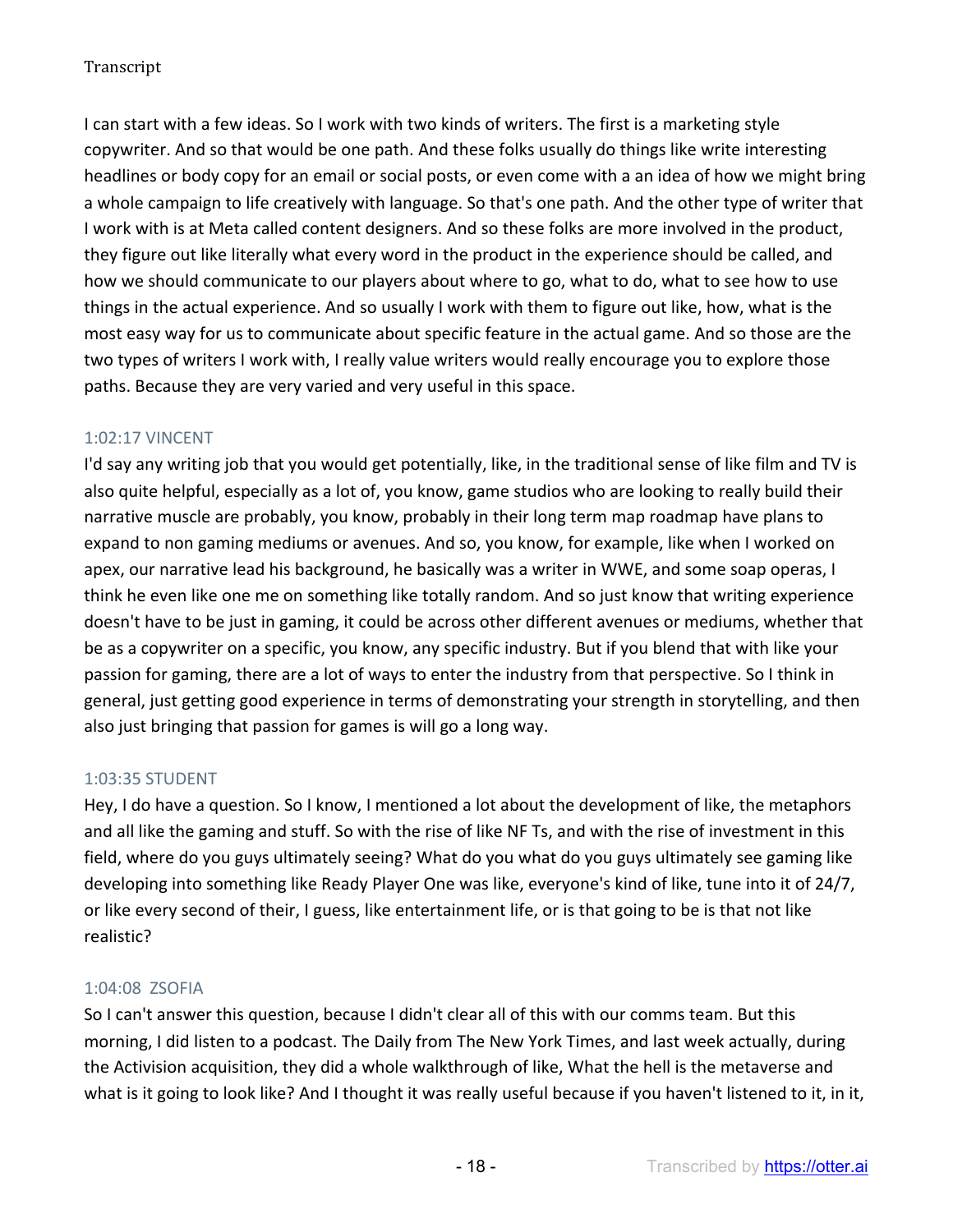they basically outline two paths. One is a very utopian vision of the metaverse where, you know, in the morning, you're walking around and you stop and have a coffee, a virtual coffee in quote unquote Paris, in the afternoon you meet up with your friends in, quote, unquote, Japan, and it's this like lovely experience where you can do anything from just the comfort of your home. And then they outlined a very dystopian path where, like, we're kind of all forced to enter into this one space and large companies kind of manage our experience and bombard us with a bunch of advertisements. And it's all about kind of being without agency in this space, and nothing that we ourselves can do independently. And so the conclusion of this podcast was that, probably it'll be like, somewhere in the middle, right? We're like, and that's usually where Tech High Tech kind of involves, like, there's these two extremes, and then kind of like something ends up with this route in the middle. And I don't know, but I think that feels like a useful resolve of like, what it would actually look like. But for anyone interested, I think I felt that podcast was super helpful and would definitely dive into that if you're interested in this space.

### 1:06:11 VINCENT

Yeah, Metaverse is interesting is just seeing gaming, I don't necessarily know if there's like a ubiquitous definition or universal definition of like what a Metaverse actually is, I mean, thinking about games, like, I mean, they've been around for a while, right, you know, back to like, Second Life and all that. But in terms of gaming, it's interesting, because if you think about a lot of like, MMO RPG is right, like Ultima Online, World of Warcraft, Eve Online, like, they all have kind of elements of, I guess what you'd see in metaphors, right? Whether it be you know, a 3d avatar and 3d world, you know, some even have developed their own political systems, in their own in game economies. And then, you know, think about, like, the motivations behind why people look to engage with meta versus whether that be, you know, escape real life or to, you know, spend it elsewhere where they feel that they can, you know, develop things like friendships or, you know, kind of build a legacy or whatever it is you want to do in the metaverse. It is interesting. It's still I think, kind of early to say. I mean, you start to see a lot of gaming companies think about their NFT strategy. And I think, in general, so far, like they've, some of the ones I've been publicly announced, have been met with, I'd say MCs responses, at least from what I've seen. So I think from a gaming perspective, there's still a lot of figuring out of like, how NFT's work in that space. You know, what does it mean to actually have a metaverse? So yeah, I don't know if there's like, I know, that's not really directly answering your question. But I think from, you know, just my personal standpoint, like there's quite a ways to go on the gaming front, until we start to see, you know, potential interest or widespread interest amongst our industry in terms of, you know, desiring to have some sort of like metaverse.

### 1:08:13 ZSOFIA

The only thing I'd add, and again, this is from that podcast, is that I think we kind of, we might disregard how much of the metaverse we are in right now already. Like we're connecting virtually online. Here. I think Leslie, you mentioned like, a bunch of people have true and real friendships in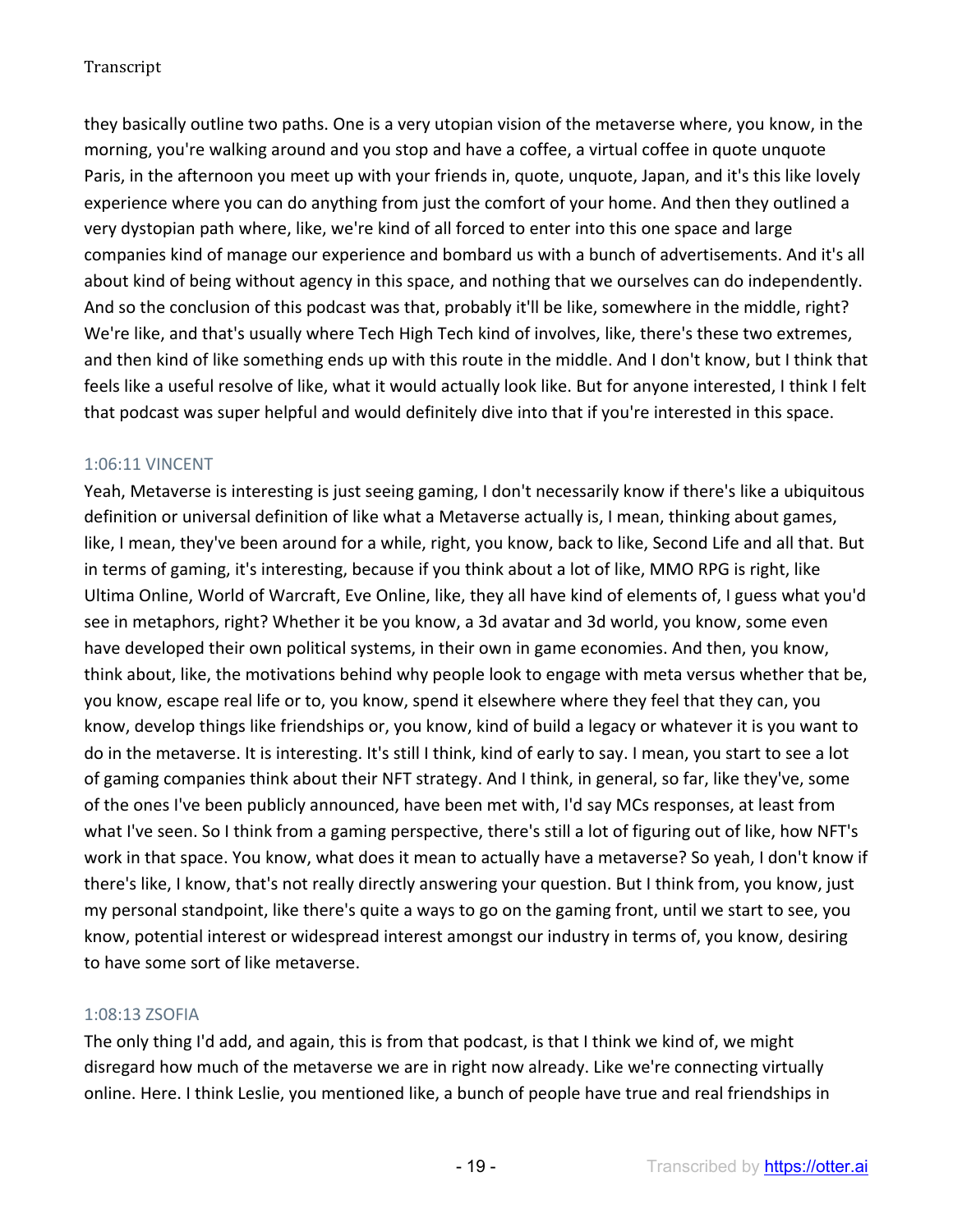games, but have never met in person. And then on the other extreme, like people who ride their peloton are connecting with friends that they've never met, but they're doing this shared experience together. And like, all of those could be examples of, quote, unquote, the metaverse. And, and I think it'll potentially be like, more gradual. And not just from gaming, but but from all of the collective experiences of our, I guess, day to day use of the internet. So that's another way to think about it. And yeah, it was outlined in that podcast today. So yeah.

# 1:09:32 MADDEN

Yeah, I agree with Zsofia. And I think the maybe if you can kind of whittling it down, because what we do now is that the metaverse is gonna be centered around community. And anything past is kind of up in the air. And I think that that goes from whether you know, it's fully integrated avatars in the virtual world or if it's AR technology, with lots of companies announcing wearables coming out or you know, anything in between. But I think it's more so the push you already seen from gaming. I think games already kind of had their teeth in the metaverse for a while, where it's growing communities that are based around interactions and on the internet, keeping those folks engaged with each other. And yeah, I personally don't think it'll be as dystopian as, as some people think. But I think it just it just more and more ways to continue engaging with the folks that you want to whether or not you know them in, in real life or not.

### 1:10:33 STUDENT

Hi, I'm Taylor, thank you all for joining, I will definitely come out as someone who has, I think, a lot of weariness and hesitancy about how quickly technologies are advancing interactive media is advancing, and the difficulty of oversight, you know, and regulation to kind of like, keep the pace. So my question is how, how do ethics play into the development of interactive media? Especially virtual reality? Are the regulations in this industry to protect users are those inside of your companies or the outside of your companies? And then just to give you the chance to make the sort of other side of the case, you know, could some interactive media be tools for positive change? Could these you know, be tools to create a better world?

### 1:11:31 ZSOFIA

Hey, Taylor, um, I can't answer this question, again, because I'm not an official meta spokesperson on this topic. But you can definitely Google a lot of things that we're working on. Our team works on a lot of responsible innovation techniques and tactics to take this serious responsibility to heart. It's a lot of the work that I'm involved in as well. So we can, you can definitely reach out and I can send you some links to read about, but just because your question was framed about VR, I wanted to take the opportunity to, to acknowledge that, but I can't answer it right now.

### 1:12:17 LESLIE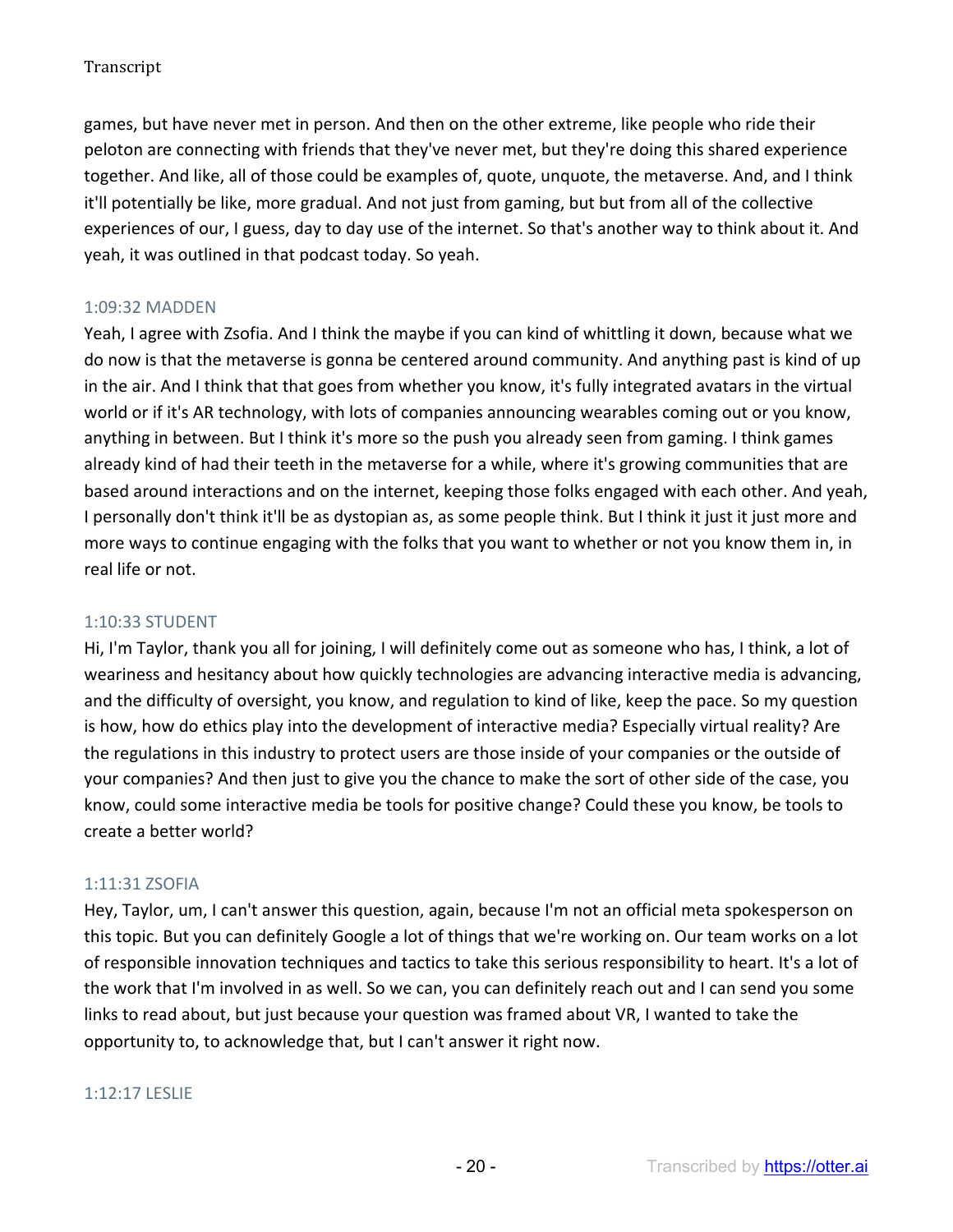I'll chime in from kind of like, the overarching perspective, as someone who's not I worked on some VR stuff, but not definitely not to that level, I think a few things. One, I think for as much as people think maybe there's not regulation around just like gaming, let's say gaming in particular, there is actually a lot and I would say goes even from on the marketing side, like ESRB, which is basically, you know, like the ratings board for us, like they are very stringent about what you can put in your marketing trailers, you know, what it where it can go. So like, when you're on Twitter, right, it has to be completely safe for if like, not a child, obviously. But you know, it doesn't have to be, you know, a certain way. So like, there are parameters in place that are trying to keep in mind about like, how are people getting exposed to content? What are they exposed to? Of course, there are things just like movie ratings, right? Like, our movies are supposed to only be for 17 and up like 13 year old kids, like get in there all the time. So with gaming, of course, there's always that risk, right? Like, you can put an M rating on it. And for whatever reason, you know, somebody who's younger than the intended audience can get that, but there are definitely regulations and rules. I think also, too, you know, we were all speaking about how gaming is now just like, kind of part of the general entertainment set. So of course, there are going to be a lot of parties that are very interested in making sure that, you know, things are being having kept an eye on and doing all of that. I will say also, you know, for your other side of the question where it's like, you know, are things being used for good? Or is there a positive side to this, I'll speak to one game that I worked on when I was at Xbox, it ultimately got sunsetted basically, it ultimately ceased production, but it was kind of similar to Minecraft where people were building, you know, creating their own games.

And it was really used as a way for people to be like, hey, if you've always wanted to be like a games creator, here's, you know, a platform for you to do that. And once we decided that it was, you know, no longer going to be like a business venture. We actually worked with the Microsoft education group. And they, you know, I don't I that happened after I left. I'm not sure exactly how far it went. But it was basically, the conversations were like, Hey, can we use this as a teaching tool, right? So bring this takeaway, kind of the commercialization aspect of it. But what if we bring this tool to students, let them get you know, computer programming skills, let them you know, express their creativity, find different ways for them to use this. So I think there are a lot of ways that gaming and kind of interactive media can be used for good maybe it's kind of a pivot to what its original intention is but I think you do see a lot of organizations that are also branching out into maybe like sub you know, sub projects, too, that are focused on you know, certain initiatives. Throughout that, so I think it's definitely an evolving probably part of the industry. But I, I would be remiss if people and companies aren't aware of kind of the impact that gaming has on all sorts of different consumers and wanting to be mindful of being just like good positive stewards of people in the universe and in this world.

### 1:15:23 MADDEN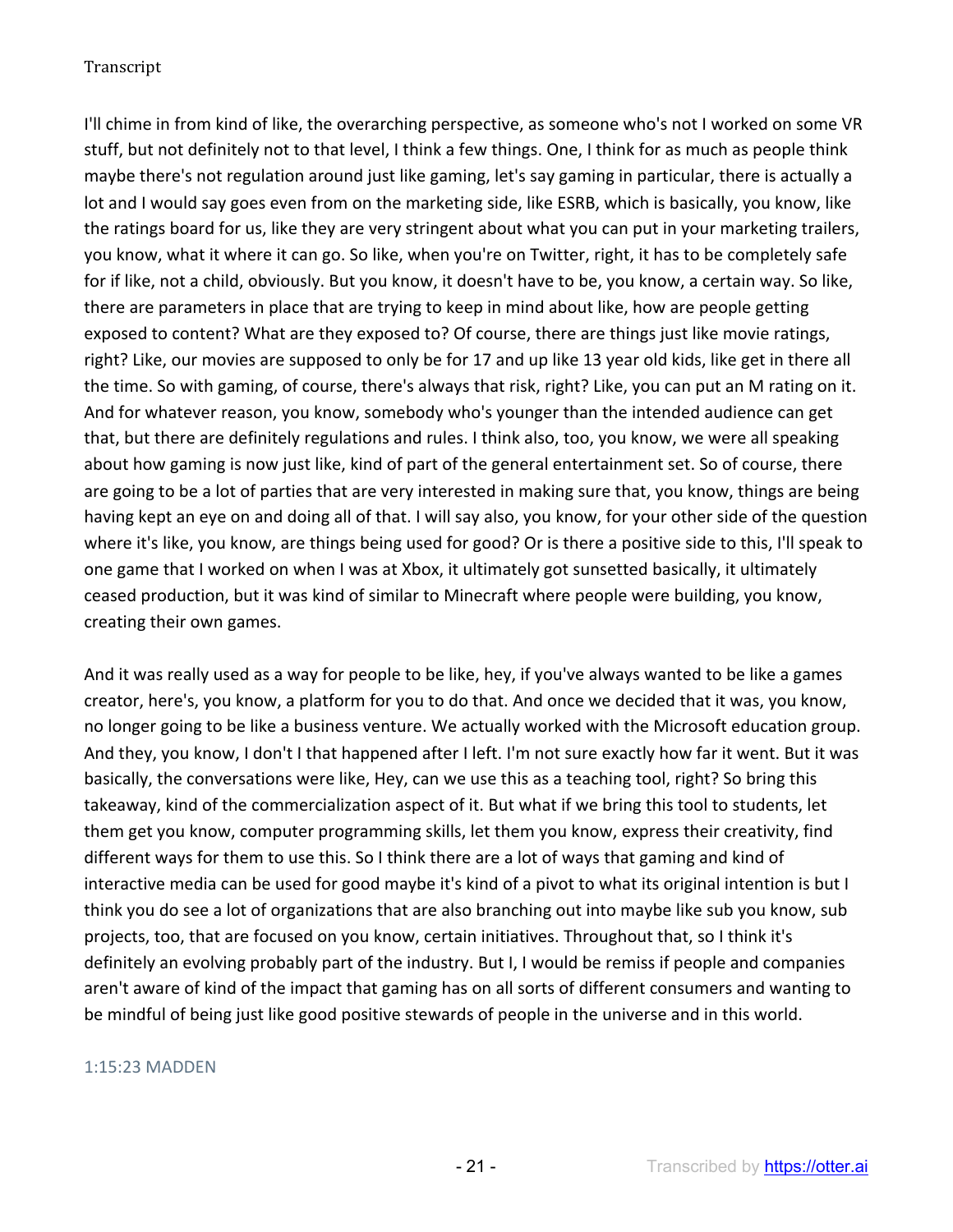Yeah, no, plus one. I think the I mean, to take that back, I think there's definitely a lot more work needs to be done. I think it's kind of the it's an open secret in the videogame industry that, you know, there was definitely some stuff that was that was able to fly back in the day that, you know, won't fly now. So I think there's a lot of work being done across the industry. And with government regulations, you know, a lot, we see a lot folks catching up more so to how we regulate content, and video games and enforcing some of those things. So yeah, I mean, I think the, the the short answer is more so that it's a big work in progress, right? I think gaming back in the day, you spec a rebellious little entertainment medium, and now that it's becoming as large as it is, you know, we see things like for example, we're shipping forward to you know, Australia had a recently before we shipped our game, they had like an anti tobacco law come out. So we have an in the game, you can like have your car and people can like draw whatever they want in their car. So we have like people like putting like Marlboro logos, or like cigarettes on their cars while they're driving. And it's like a huge issue we have to deal with where, you know, it's exercising, moderating content, happy monitoring for you which region, there's a lot of policies from the Chinese government that we have to adhere to when we're chipping games in that region stuff. So I mean, maybe it's not the best answer, but like people, it's all like all we think about these days, like I think it's it's, it's getting more and more to the forefront of thought. When it comes to like, video game development, I think before it was more so ship the game and then afterwards, make sure it's compliant. Now, it's a great end, like the DNA, the game, the writing the game design, like, is this going to fly in this world? Is this a good product for, you know, a child who might see this, even if it's, you know, red one way or the other. And then also investing in pipelines to all sorts of moderate communities themselves? I think it's kind of what you were talking about. But I am more concerned with less of like, you know, like large corporation takeover and more conservative, just like individual actors in gaming communities, just like being shitty humans. So we're investing a lot and just like monitoring content, folks, and making sure it's a positive environment when you when you enter those places, those spaces, but yeah, I mean, that's a good question. It's like all we saw we talked about these days. Yeah.

### 1:17:56 ZSOFIA

I'll add just one thing. Really quick, just because it came to me as you were talking Madden. On the positive change front, I think one of the interest like less directly answering your question, Taylor. But one of the interesting things with VR is that like, and with gaming is you can you can kind of be whoever you want to be, right? Like, I can make my avatar and certain what look a certain way, standard for certain way which Madden could totally be abused and be used wrongly, or it can be used to kind of experiment for your own self to explore different ways of trying new things that maybe you aren't so comfortable with, in the real world. And one of these examples, is using VR for fitness. So there's an app called supernatural that is all about using VR as a way to get in shape. And one of the woman who was an avid user of this app like, never felt comfortable in the gym, totally always felt like she was unable to get her groove on and therefore led kind of an unhealthy lifestyle, but ultimately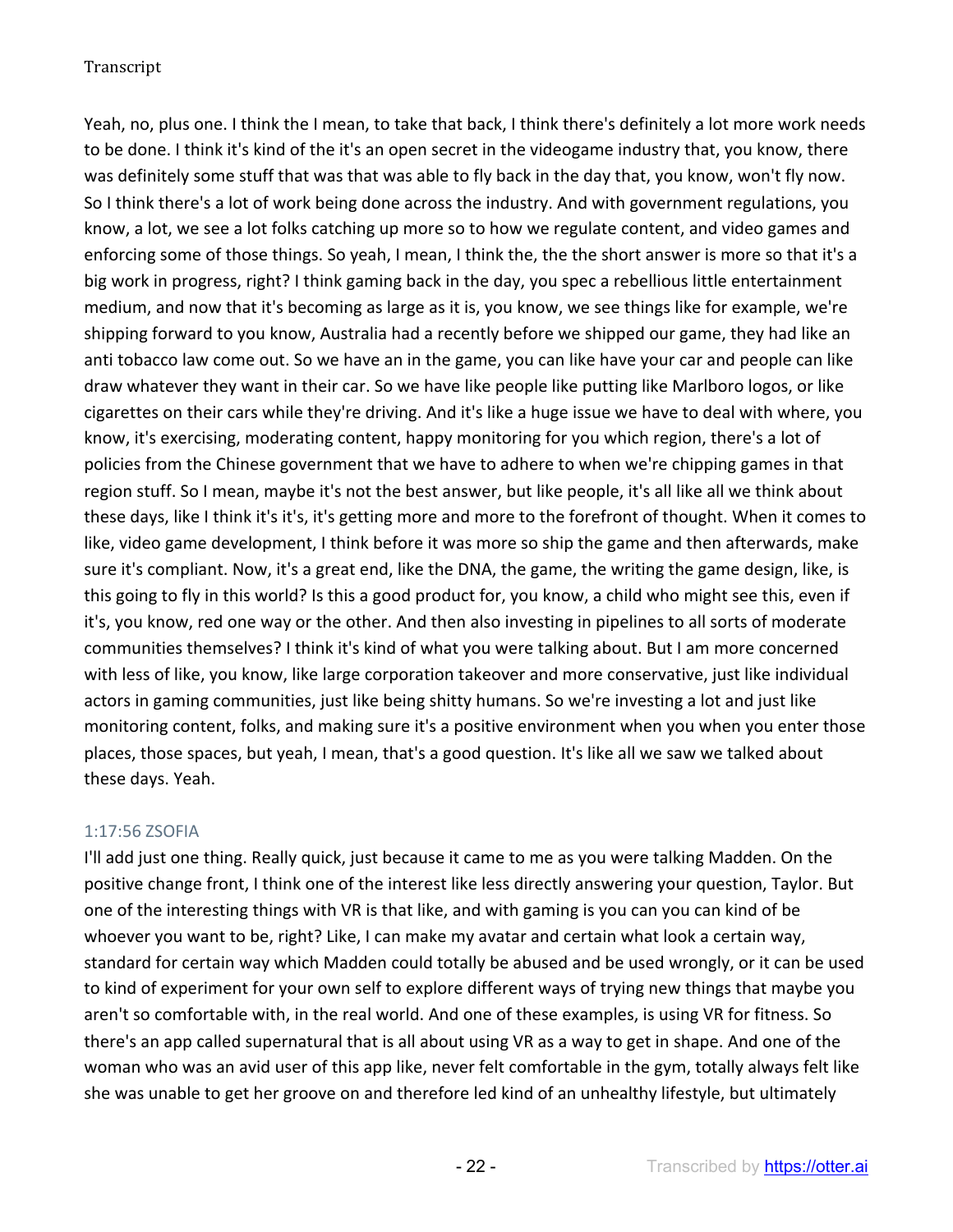found VR and this app and kind of grew her fitness regime through there, became very comfortable in the experience and now is actually a trainer. So she is a trainer in VR training other people to go on the same path. So I'm just like a really cool story of how this technology can be used for good that I wanted to, to raise and Madden and you brought up that point, as well.

# 1:19:46 STUDENT

Hi, thank you all so much for being here. Um, my question kind of relates to the sense of community and identity you have through virtual gaming spaces. And I was kind of wondering, in what ways Do you guys kind of build the sense of identity in virtual gaming spaces? And what that looks like currently, and where you think that might look like what that might look like in the future?

# 1:20:09

Yeah, I mean, I think in terms of like, the current day, I think commonly, right, any, and I'm not assuming that what you mean by virtual gaming spaces, I'm just gonna think of it as like a social hub. So anything like a, you know, World of Warcraft town, or like Destiny's Tower, if any of you played any of those things, games, but I think right now, I mean, most of it right is around the cosmetics. Obviously, I think Fortnite is a great example of one that has just a range of, you know, different things that a player can equip or, you know, buy to Nxg express themselves in different ways. I know, you know, there's been a bunch of other different kind of initiatives, like when Microsoft redid kind of their Xbox avatar system, and they offered not just, you know, your typical, you know, profiles, but also offered ways to customize your characters so that they could have, like, an artificial limb, or wheelchair or just better representation in the space. And so, you know, I think, today and as exists today, a lot of that is centered around just different cosmetic categories. And whether or not you know, it chooses to be something grounded in reality versus, you know, within the games universe. I think there are kind of direct and indirect ways that companies are handling it. Not sure where it'll go in the future, especially as you know, this whole idea of a Metaverse potentially develops, but by no, you know, a lot more companies, gaming companies are trying to think about, like, sort of that next evolution of it. So, yeah, I know, that doesn't really directly answer your question. But at least, you know, I think that's kind of how I see it handled in today's kind of gaming space, but…

### 1:22:07 ZSOFIA

yeah, and just like, the cool thing about identity in VR is, you can actually see it, feel it, experience it. And so you'll hear a lot about the word presence, which is kind of like a fancier word of just feeling like you're there if you can't be there. And I think that kind of changes your lens on your identity, it means that you can, sorry, la helicopters. It means that you can like have different clothes, you can experiment with different body shapes and, and really kind of put that on and go from there. So I think that's just another layer to your identity that we can explore in Metaverse and in gaming overall.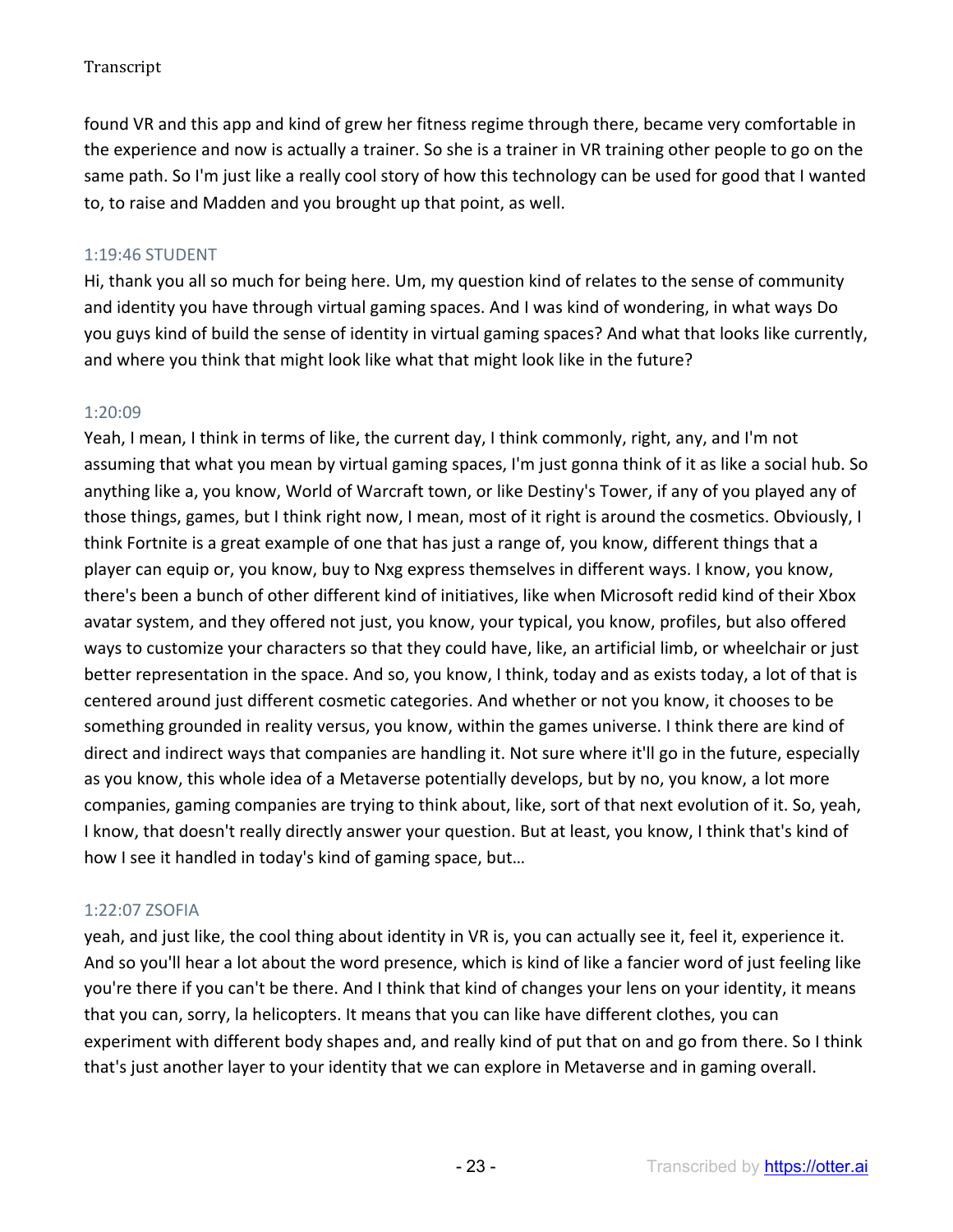# 1:23:14 STUDENT

Hi, everyone, thank you so much for talking with us. My question is, how do you think the gaming industry was impacted by the pandemic? And how do you think it might change after the pandemic?

### 1:23:43 ABHI

Yeah, pandemic hit, people were inside. What do you do when you're stuck inside? There's only a certain number of options, right? So a lot of people you know, you probably, if you're following Media Entertainment, a lot of digital entertainment options saw pretty significant growth over the pandemic, because just by nature, globally, people were inside spending more time together their families, and you know, they weren't commuting to work they had a little bit more time on their hands, right. And so yeah, gaming, TV, any all sectors pretty much have if you were if you weren't a if you didn't experience digital, like growth as a digital entertainment product during the pandemic, it was odd. That's probably odd. That's like a weird thing. It's like because it's like you don't want to say oh, man, like we grew because of the pandemic right like that's not you know, pandemic games are not like something people. Really. Yeah, talk like that's just that that's never the the way to look at it. I think the way that we we try to think about it is like, hey, yeah, this tough these tough times when people are like Staying inside and like, need to connect with one another.

And yeah, they can turn to something like gaming and play with their friends. Right and, and maintain social connections when they can meet in person. And so actually that's like, why gaming is growing? Why you're hearing about things like potentially like the metaverse, right? It's like the idea of virtual worlds and kind of having social connections through games. And you know, why these kinds of zoom meetings and teams yeah, whatever, like, all this stuff is kind of experience a call it an acceleration, I think you're always on this path. I think the pandemic kind of accelerated growth, I think post pandemic. You know, the, the current macro trends are more people, more countries, more geographies are experiencing cloud digital transformation. They're getting access to smart devices, like your phones, or computers to gain access to internet where people are connected, more audiences are looking to connect via the internet. So you're going to see I think, yeah, gaming, and called Digital Entertainment. Continue to grow post pandemic, I just think, yeah, growth was accelerated by it might take macro tech, good to hear from others.

### 1:26:18 LESLIE

Yeah, no, I definitely agree with you. I mean, that was kind of what I was going to touch on too. So we're on the same wavelength. I think it also in addition to just seeing the growth, I think it just expanded the people who would consider themselves gamers, I think, you know, some people might have thought that a gamer is, you know, the male, the stereotypical male 18 to 34, who plays shooters. And I think a lot of people who maybe wouldn't have considered themselves gamers before jumped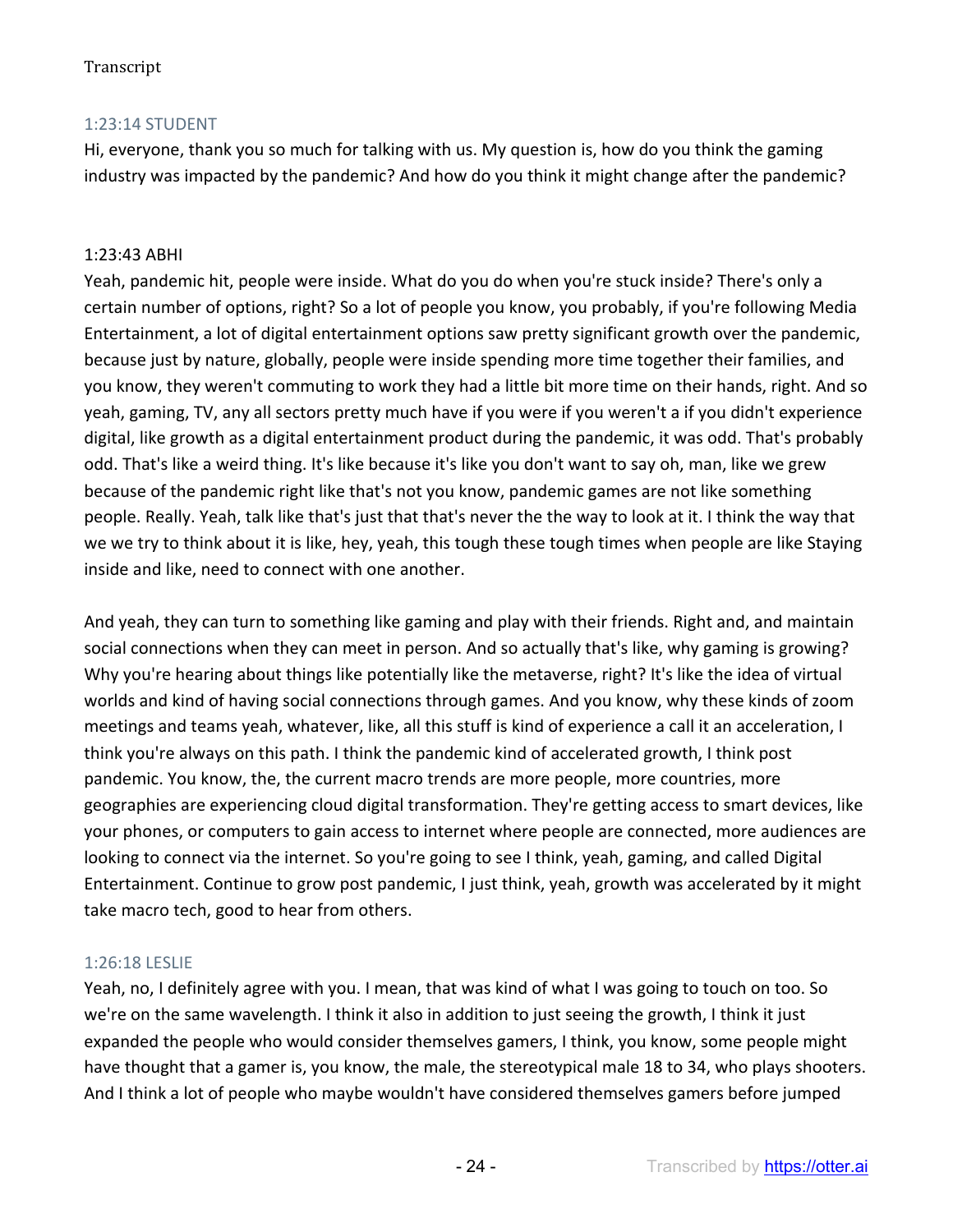into that ecosystem. I mean, like, it was impossible to buy a switch. Everybody was talking about animal crossing all the time, right. Like, even if you weren't in gaming, I had a friend who like literally had no interest, but she's very pop culture savvy. And she was like, everybody is talking about Animal Crossing. I need to be part of this conversation. Like what's going on? Yeah, exactly. Wordle is like taking over everything. So I think it's really expanded, you know, who considers himself air quotes a gamer. And once you kind of have that gateway experience, like not to make the sound like gateway drug or something, but you know, once you kind of take that moment, and you're like, hey, I enjoy playing games, what other games? Are there different things, right, you start with one, then you start doing all these other things. And I think it can really just unlock a new set of hobbies for people, right. And for us, on the business side, it's great, because now we have more diverse players, new players that are just coming to gaming for the first time. So you know, taking a pure business lens to is like now I'm like, ooh, now you have a console, like, let me tell you all these games that you didn't pay attention to before, but then I want to make sure that you know, that you might enjoy and you might want to play now. So it also gives us kind of new life to some of the games that were maybe a little bit older, that are now experiencing kind of like a second revival. So I think it's been a lot helping to shift and adapt who our audiences are. And post pandemic, I think it's great, because once you kind of overcome maybe that mental hurdle of like, oh, no, I'm not a gamer, oh, that's not my thing to now be like, Oh, I enjoy that, then that just opens, you know, a lot of different areas for us to talk to these consumers, you know, reach out to them and have them engage with us in different ways too.

### 1:28:23 VINCENT

yeah, basically make gaming mainstream. I'm not sure if everyone else knows this, but like, I feel like nerd culture is basically at the forefront these days. Twitch has constantly said how much their viewership has risen. And you start to see like, during the pandemic, a lot of called the celebrities of the gaming world, were basically, you know, tripling their follower account. And so it's definitely, I'd say, changed a lot of, I'd say, the marketing strategy in the gaming space, too. Whereas the before, you might experiment yourself with, like, out of home, but now you see a lot of campaigns are handled very much from a digital standpoint. And obviously, you know, with influencers as a heavy component of that, you see, obviously, you know, people aren't going out and paying overprice you know, I guess, prices for drinks and whatnot. So there's a little bit more share of wallet. So you actually see, you know, microtransaction spend going up. So instead of buying, you know, \$15 old fashion, you can buy a \$15 fortnight pick if you choose to, but you start to see a lot of that. And I think, you know, to Leslie's point, like once people have, you know, essentially gotten hooked onto different, you know, titles and whatnot, they're more likely to stick around and you saw a lot of gaming companies use a lot of play at home initiatives where they're actually giving out a port, you know, a plethora of games for free. And so and so yeah, I think it's definitely put gaming on the forefront, and we were getting an Uncharted movie with Tom Holland. Right so I'm granted that was probably the worst For a while now, but anyways, it's cool to see it so mainstream.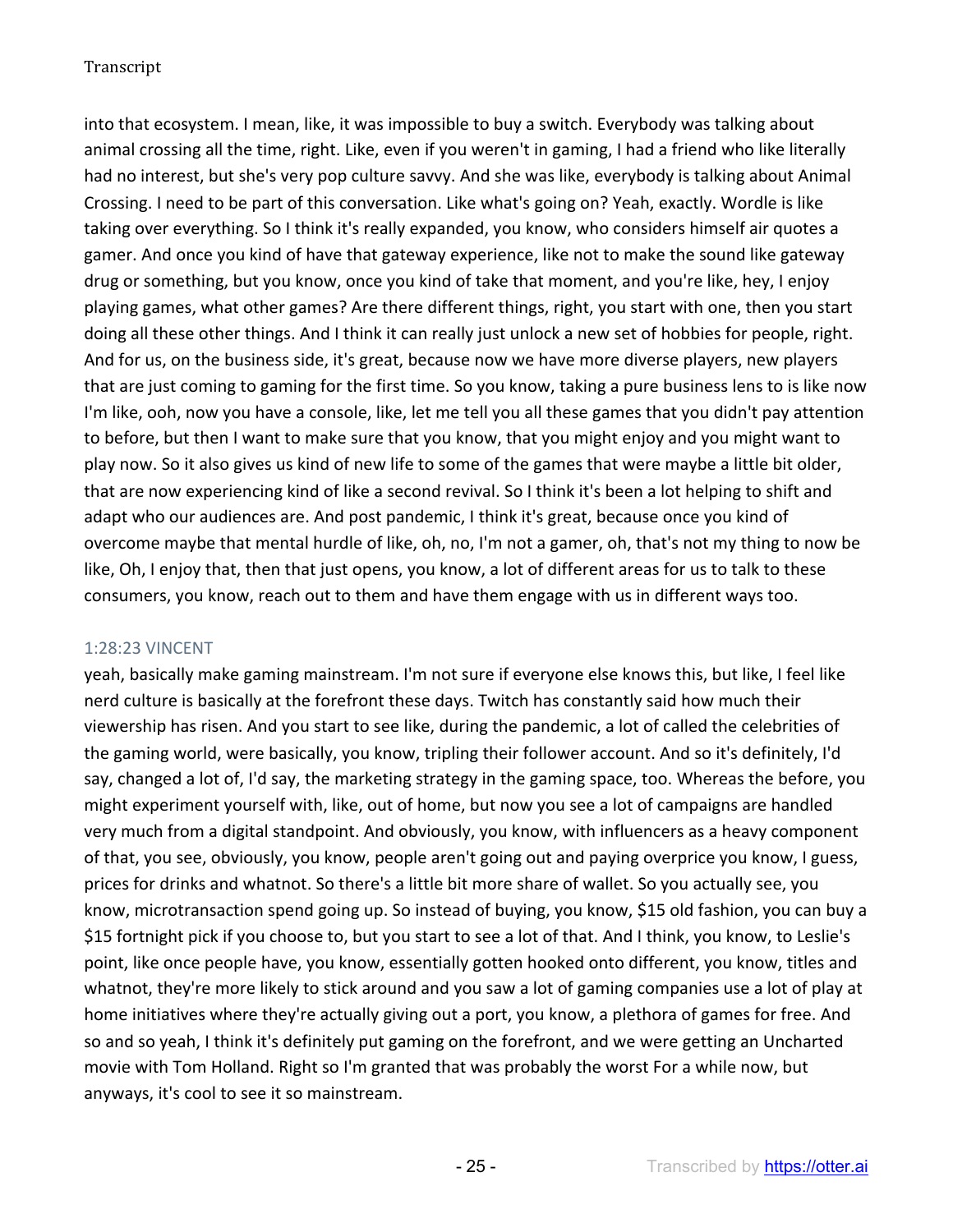#### 1:30:06 ZSOFIA

I completely agree, Vincent. Yeah, I joined Facebook now. Yeah, I don't Facebook like three and a half years ago, always in the quote unquote reality labs division, which works on new hardware. And I feel like we were like, talking about this, but to see it be to see like the word Metaverse everywhere. I kind of can't believe it. I can't believe that this is this is happening. Um, and I, I think it's because we we are, you know, in some ways the pandemic reminded us that we, we crave being connected to one another. And I think Matt and you were saying like, at the end of the day, the metaverse is all about communities. Like I think this is just like another outlet for connection when we can't get there. And it's something perhaps we're all hungry to unlock, just in case or, you know, hopefully just as a way to add to what we already have. So I can't believe it. It's been a crazy ride to be on.

#### 1:31:29 MADDEN

I think one of the interesting things that also on Earth, right, like, as he was talking about how hard it was a guest switch, and I think like Oculus is just flying off the shelves like nearly everything, you can't get it kickin, Xbox or Playstation like to this day. We're seeing like these crazy, just demand for, like hardware devices. And we also the same time bunch of companies start investing in cloud capability, right? Being able to expand that player base and connect with people as long as they have device to the internet. So I think through the pandemic, and hopefully we'll see during the pandemic or after the pandemic a lot. The continued but a lot more emphasis on cloud technology, being able to stream a game just like a Netflix app, or Hulu app to any device that you own. I think it's probably pretty critical for how we expense like other regions like Africa, India, who don't really have that much engagement gaming yet, but I have a bunch of gamers like raring to go, basically just replace Wordle games with, you know, for Assassin's Creed or Fortnite or Apex. Yeah.

#### 1:32:52

Amazing. thank you all so very much. Round of applause, virtual applause. Really incredible.

#### 50:37 KEELY

Thanks for having me and good luck to everybody. And yay Go Blue Devils.

#### 57:28 DAVE KARGER

That's it for this episode of DEMAN Live. I'm DAVE KARGER, DEMAN is a signature program of Duke Arts and Duke Alumni Engagement and Development. Follow DEMAN on social and stay updated at DukeDEMAN.com, that's d e m a n.com where you can find our full archive of episodes. Thanks so much for joining us. See you next time.